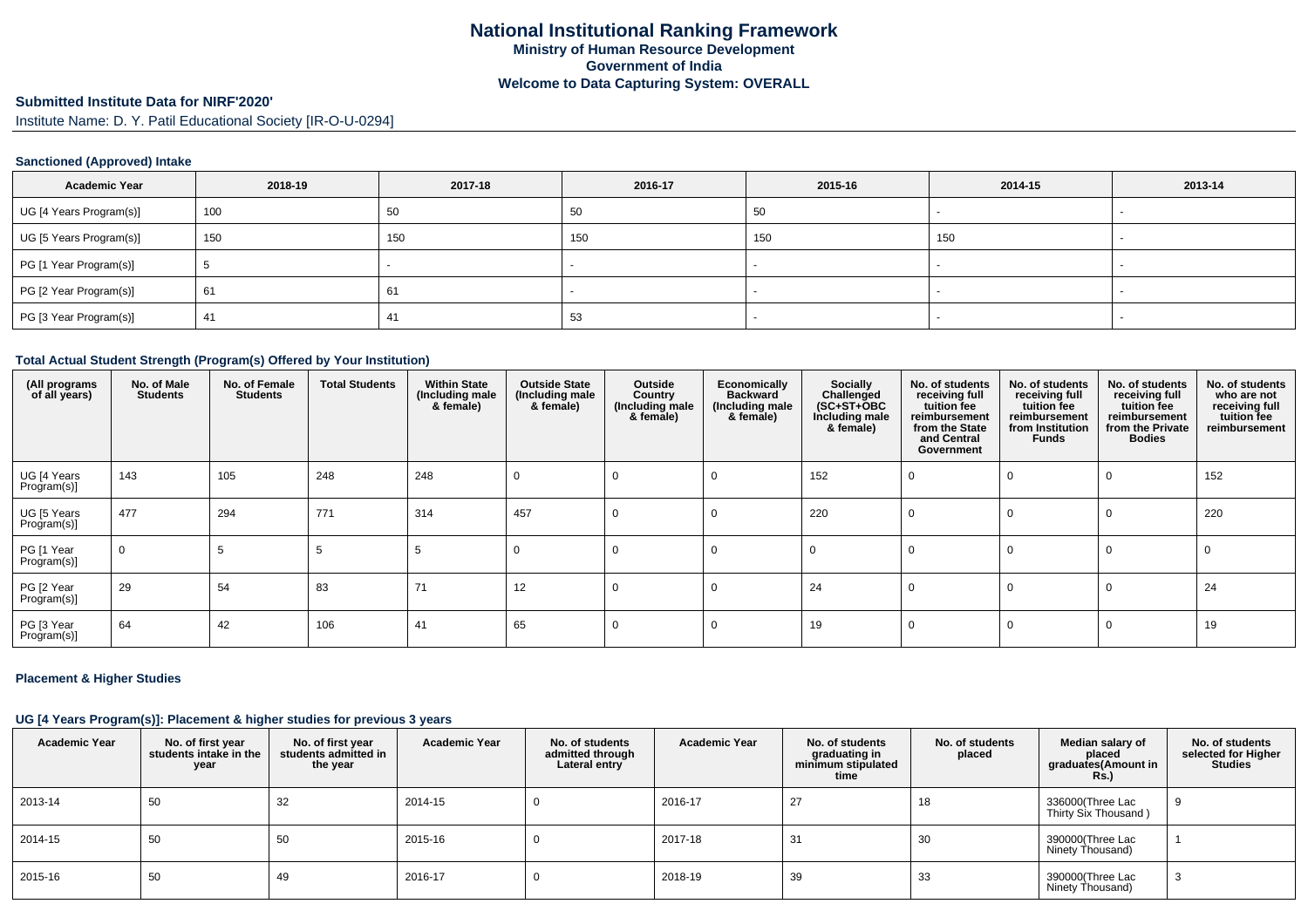## **UG [5 Years Program(s)]: Placement & higher studies for previous 3 years**

| <b>Academic Year</b> | No. of first year<br>students intake in the<br>year | No. of first year<br>students admitted in<br>the year | <b>Academic Year</b> | No. of students<br>admitted through<br>Lateral entry | <b>Academic Year</b> | No. of students<br>graduating in<br>minimum stipulated<br>time | No. of students<br>placed | Median salary of<br>placed<br>graduates(Amount in<br>Rs. | No. of students<br>selected for Higher<br><b>Studies</b> |
|----------------------|-----------------------------------------------------|-------------------------------------------------------|----------------------|------------------------------------------------------|----------------------|----------------------------------------------------------------|---------------------------|----------------------------------------------------------|----------------------------------------------------------|
| 2012-13              | 150                                                 | 150                                                   | 2013-14              | υ                                                    | 2016-17              | 117                                                            | 89                        | 420000(Four Lac<br>Twenty Thousand)                      | 28                                                       |
| 2013-14              | 150                                                 | 150                                                   | 2014-15              | υ                                                    | 2017-18              | 104                                                            | 65                        | 540000(Five Lac Forty<br>Thousand)                       | 39                                                       |
| 2014-15              | 150                                                 | 150                                                   | 2015-16              | υ                                                    | 2018-19              | 100                                                            | 57                        | 540000(Five Lac Forty<br>Thousand)                       | 43                                                       |

## **PG [1 Years Program(s)]: Placement & higher studies for previous 3 years**

| <b>Academic Year</b> | No. of first year<br>students intake in the<br>year | No. of first year<br>students admitted in<br>the year | <b>Academic Year</b> | No. of students graduating in minimum<br>stipulated time | No. of students<br>placed | Median salary of<br>placed<br>graduates(Amount in<br>Rs.) | No. of students<br>selected for Higher<br><b>Studies</b> |
|----------------------|-----------------------------------------------------|-------------------------------------------------------|----------------------|----------------------------------------------------------|---------------------------|-----------------------------------------------------------|----------------------------------------------------------|
| 2016-17              | 10                                                  |                                                       | 2016-17              |                                                          |                           | 240000(Two Lac Forty $\vert 0 \vert$<br>Thousand)         |                                                          |
| 2017-18              |                                                     |                                                       | 2017-18              |                                                          |                           | 240000(Two Lac Forty<br>Thousand)                         | $\overline{0}$                                           |
| 2018-19              |                                                     |                                                       | 2018-19              |                                                          |                           | 240000(Two Lac Forty<br>Thousand)                         | $\mathbf{0}$                                             |

## **PG [2 Years Program(s)]: Placement & higher studies for previous 3 years**

| <b>Academic Year</b> | No. of first year<br>students intake in the<br>year | No. of first year<br>students admitted in<br>the year | <b>Academic Year</b> | No. of students graduating in minimum<br>stipulated time | No. of students<br>placed | Median salary of<br>placed<br>graduates(Amount in<br><b>Rs.)</b> | No. of students<br>selected for Higher<br><b>Studies</b> |
|----------------------|-----------------------------------------------------|-------------------------------------------------------|----------------------|----------------------------------------------------------|---------------------------|------------------------------------------------------------------|----------------------------------------------------------|
| 2015-16              | 51                                                  | 24                                                    | 2016-17              | 24                                                       |                           | 480000(Four Lac<br>Eighty Thousand)                              |                                                          |
| 2016-17              | 66                                                  | 34                                                    | 2017-18              | 28                                                       | 26                        | 480000(Four Lac<br>Eighty Thousand)                              |                                                          |
| 2017-18              | 61                                                  | 34                                                    | 2018-19              | 31                                                       | 24                        | 380000(Three Lac<br>Eighty Thousand)                             |                                                          |

# **PG [3 Years Program(s)]: Placement & higher studies for previous 3 years**

| <b>Academic Year</b> | No. of first year<br>students intake in the<br>year | No. of first year<br>students admitted in<br>the year | <b>Academic Year</b> | No. of students<br>admitted through<br>Lateral entry | <b>Academic Year</b> | No. of students<br>graduating in<br>minimum stipulated<br>time | No. of students<br>placed | Median salary of<br>placed<br>graduates(Amount in<br><b>Rs.)</b> | No. of students<br>selected for Higher<br><b>Studies</b> |
|----------------------|-----------------------------------------------------|-------------------------------------------------------|----------------------|------------------------------------------------------|----------------------|----------------------------------------------------------------|---------------------------|------------------------------------------------------------------|----------------------------------------------------------|
| 2014-15              | 53                                                  | 44                                                    | 2015-16              |                                                      | 2016-17              | 44                                                             | 24                        | 840000(Eight Lac<br>Forty Thousand)                              |                                                          |
| 2015-16              | 53                                                  | 41                                                    | 2016-17              |                                                      | 2017-18              | 36                                                             | 36                        | 900000(Nine Lac)                                                 |                                                          |
| 2016-17              | 53                                                  | 35                                                    | 2017-18              | υ                                                    | 2018-19              | 32                                                             | 24                        | 900000(Nine Lac)                                                 |                                                          |

### **Ph.D Student Details**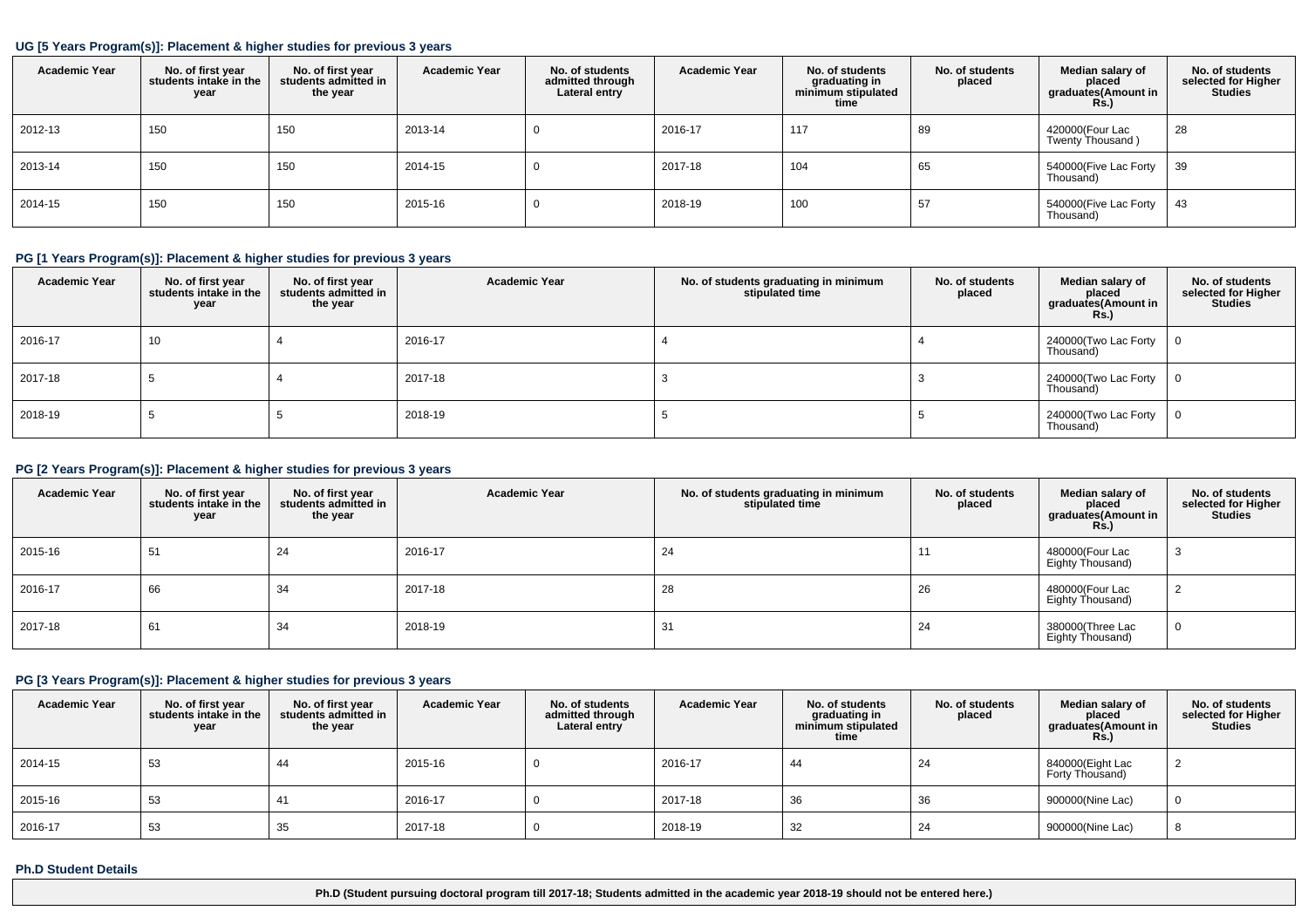|                                                            |                               | <b>Total Students</b> |  |  |  |
|------------------------------------------------------------|-------------------------------|-----------------------|--|--|--|
| Full Time                                                  |                               | 31                    |  |  |  |
| Part Time                                                  |                               | 34                    |  |  |  |
| No. of Ph.D students graduated (including Integrated Ph.D) |                               |                       |  |  |  |
|                                                            | 2018-19<br>2017-18<br>2016-17 |                       |  |  |  |
| Full Time                                                  |                               |                       |  |  |  |
| Part Time                                                  |                               |                       |  |  |  |

## **Financial Resources: Utilised Amount for the Capital expenditure for previous 3 years**

| <b>Academic Year</b>                                                                                 | 2018-19                                                                             | 2017-18                                                                           | 2016-17                                                                         |  |  |  |  |  |
|------------------------------------------------------------------------------------------------------|-------------------------------------------------------------------------------------|-----------------------------------------------------------------------------------|---------------------------------------------------------------------------------|--|--|--|--|--|
|                                                                                                      | <b>Utilised Amount</b>                                                              | <b>Utilised Amount</b>                                                            | <b>Utilised Amount</b>                                                          |  |  |  |  |  |
| Annual Capital Expenditure on Academic Activities and Resources (excluding expenditure on buildings) |                                                                                     |                                                                                   |                                                                                 |  |  |  |  |  |
| Library                                                                                              | 2585050 (Twenty Five Lac Eighty Five Thousand Fifty)                                | 8254882 (Eighty Two Lac Fifty Four Thousand Eighty Hundred<br>Eighty Two)         | 3162080 (Thirty One Lac Sixty Two Thousand Eighty)                              |  |  |  |  |  |
| New Equipment for Laboratories                                                                       | 65617797 (Six Crore Fifty Six Lac Seventeen Thousand Seven<br>Hundred Ninety Seven) | 18312369 (One Crore Eighty Three Lac Twelve Thousand<br>Three Hundred Sixty Nine) | 10568698 (One Crore Five Lac Sixty Eighty Thousand Six<br>Hundred Ninety Eight) |  |  |  |  |  |
| <b>Engineering Workshops</b>                                                                         | $0$ (Zero)                                                                          | 0 (Zero)                                                                          | 0 (Zero)                                                                        |  |  |  |  |  |
| Other expenditure on creation of Capital Assets (excluding<br>expenditure on Land and Building)      | 20906658 (Two Crore Nine Lac Six Thousand Six Hundred<br>Fifty Eight)               | 20076960 (Two Crore Seventy Six Thousand Nine Hundred<br>Sixty)                   | 9434803 (Ninety Four Lac Thirty Four Thousand Eight Hundred<br>Three)           |  |  |  |  |  |

# **Financial Resources: Utilised Amount for the Operational expenditure for previous 3 years**

| <b>Academic Year</b>                                                                                                                                                                            | 2018-19                                                                                           | 2017-18                                                                                         | 2016-17                                                                                      |  |  |  |  |
|-------------------------------------------------------------------------------------------------------------------------------------------------------------------------------------------------|---------------------------------------------------------------------------------------------------|-------------------------------------------------------------------------------------------------|----------------------------------------------------------------------------------------------|--|--|--|--|
|                                                                                                                                                                                                 | <b>Utilised Amount</b>                                                                            | <b>Utilised Amount</b>                                                                          | <b>Utilised Amount</b>                                                                       |  |  |  |  |
| <b>Annual Operational Expenditure</b>                                                                                                                                                           |                                                                                                   |                                                                                                 |                                                                                              |  |  |  |  |
| Salaries (Teaching and Non Teaching staff)                                                                                                                                                      | 474777138 (Forty Seven Crore Forty Seven Lac Seventy<br>Seven Thousand One Hundred Thirty Eighty) | 438539334 (Forty Three Crore Eighty Five Lac Thirty Nine<br>Thousand Three Hundred Thirty Four) | 435197351 (Forty Three Crore Fifty One Lac Ninety Seven<br>Thousand Three Hundred Fifty One) |  |  |  |  |
| Maintenance of Academic Infrastructure or consumables and<br>other running expenditures (excluding maintenance of hostels<br>and allied services, rent of the building, depreciation cost, etc) | 433739814 (Forty Three Crore Thirty Seven Lac Thirty Nine<br>Thousand Eight Hundred Fourteen)     | 394107783 (Thirty Nine Crore Forty Nine Lac Seven Thousand<br>Seven Hundred Eighty Three)       | 429286245 (Forty Two Crore Ninety Two Lac Eighty Six<br>Thousand Two Hundred Forty Five)     |  |  |  |  |
| Seminars/Conferences/Workshops                                                                                                                                                                  | 6634645 (Sixty Six Lac Thirty Four Thousand Six Hundred<br>Forty Five)                            | 3698456 (Thirty Six Lac Ninety Eight Thousand Four Hundred<br><b>Fifty Six</b>                  | 6491710 (Sixty Four Lac Ninety One Thousand Seven<br>Hundred Ten)                            |  |  |  |  |

**IPR**

| Calendar year            | 2018 | 2017 | 2016 |
|--------------------------|------|------|------|
| No. of Patents Published |      |      |      |
| No. of Patents Granted   |      |      |      |

# **Sponsored Research Details**

| Financial Year | 2018-19 | 2017-18 | 2016-17 |
|----------------|---------|---------|---------|
|----------------|---------|---------|---------|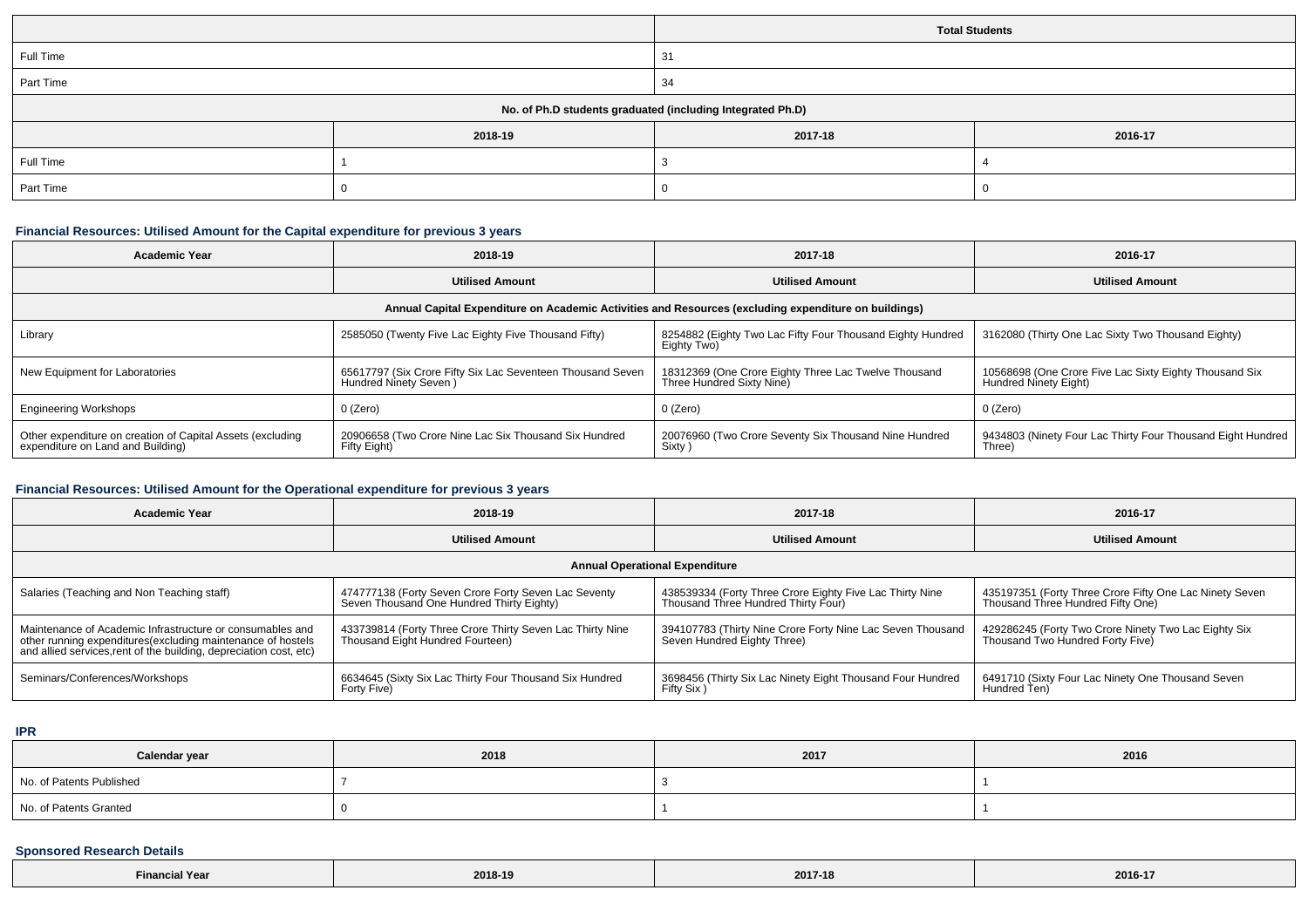| Total no. of Sponsored Projects          |                                                                   |                               |                                                  |
|------------------------------------------|-------------------------------------------------------------------|-------------------------------|--------------------------------------------------|
| Total no. of Funding Agencies            |                                                                   |                               |                                                  |
| Total Amount Received (Amount in Rupees) | 7759535                                                           | 5130000                       | 3127195                                          |
| Amount Received in Words                 | Seventy Seven Lac Fifty Nine Thousand Five Hundred Thirty<br>Five | Fifty One Lac Thirty Thousand | Thirty One Lac Twenty Seven Thousand Ninety Five |

## **Consultancy Project Details**

| <b>Financial Year</b>                    | 2018-19                                                                   | 2017-18                                                                                                                        | 2016-17 |
|------------------------------------------|---------------------------------------------------------------------------|--------------------------------------------------------------------------------------------------------------------------------|---------|
| Total no. of Consultancy Projects        | 2628                                                                      | 614                                                                                                                            | 533     |
| Total no. of Client Organizations        |                                                                           | 19                                                                                                                             |         |
| Total Amount Received (Amount in Rupees) | 25328699                                                                  | 14292862                                                                                                                       | 9146689 |
| Amount Received in Words                 | Two Crore Fifty Three Lac Twenty Eight Thousand Six<br>Hundred Ninty Nine | One Crore Forty Two Lac Ninety Two Thousand Eight Hundred   Ninety One Lac Forty Six Thousand Hundred Eighty Nine<br>Sixty Two |         |

# **Executive Development Program/Management Development Programs**

| <b>Financial Year</b>                                                             | 2018-19  | 2017-18                | 2016-17 |
|-----------------------------------------------------------------------------------|----------|------------------------|---------|
| Total no. of Executive Development Programs/ Management<br>Development Programs   | $\Omega$ |                        |         |
| Total no. of Participants                                                         |          |                        |         |
| Total Annual Earnings (Amount in Rupees)(Excluding Lodging<br>& Boarding Charges) | ΙO       | 20000                  |         |
| <b>Total Annual Earnings in Words</b>                                             | Zero     | <b>Twenty Thousand</b> | Zero    |

# **PCS Facilities: Facilities of physically challenged students**

| 1. Do your institution buildings have Lifts/Ramps?                                                                                                        | Yes, more than 80% of the buildings |
|-----------------------------------------------------------------------------------------------------------------------------------------------------------|-------------------------------------|
| 2. Do your institution have provision for walking aids, includingwheelchairs and transportation from one building to another for<br>handicapped students? | Yes                                 |
| 3. Do your institution buildings have specially designed toilets for handicapped students?                                                                | Yes, more than 80% of the buildings |

### **Awards Details**

| 1. How many faculty member of your institution have received highly reputed national/international awards/recognition from central<br>government agencies in the previous academic year 2018-19 |                     |                          |                                                                                                                | 25                                    |                                          |                            |                            |                               |                              |
|-------------------------------------------------------------------------------------------------------------------------------------------------------------------------------------------------|---------------------|--------------------------|----------------------------------------------------------------------------------------------------------------|---------------------------------------|------------------------------------------|----------------------------|----------------------------|-------------------------------|------------------------------|
| Srno                                                                                                                                                                                            | Name of the Faculty | Name of the Award        | Name of the Central<br>government<br>agency/international<br>agencies from where<br>award has been<br>received | Address of the<br>Agency giving award | <b>Contact Email ID of</b><br>the Agency | Year of receiving<br>award | Email ID of the<br>facultv | Contact no. of the<br>faculty | Is it<br>Fellowship?(Yes/No) |
|                                                                                                                                                                                                 | Dr Shimpa Sharma    | <b>FAIMER Fellowship</b> | Foundation for<br>Advancement in<br><b>International Medical</b><br>Education and<br>Research                  | Philadelphia, USA                     | qsmcfaimerl@qmail.co<br>m                | 2019                       | shimpasharma@qmail.<br>com | 9820017268                    | Yes                          |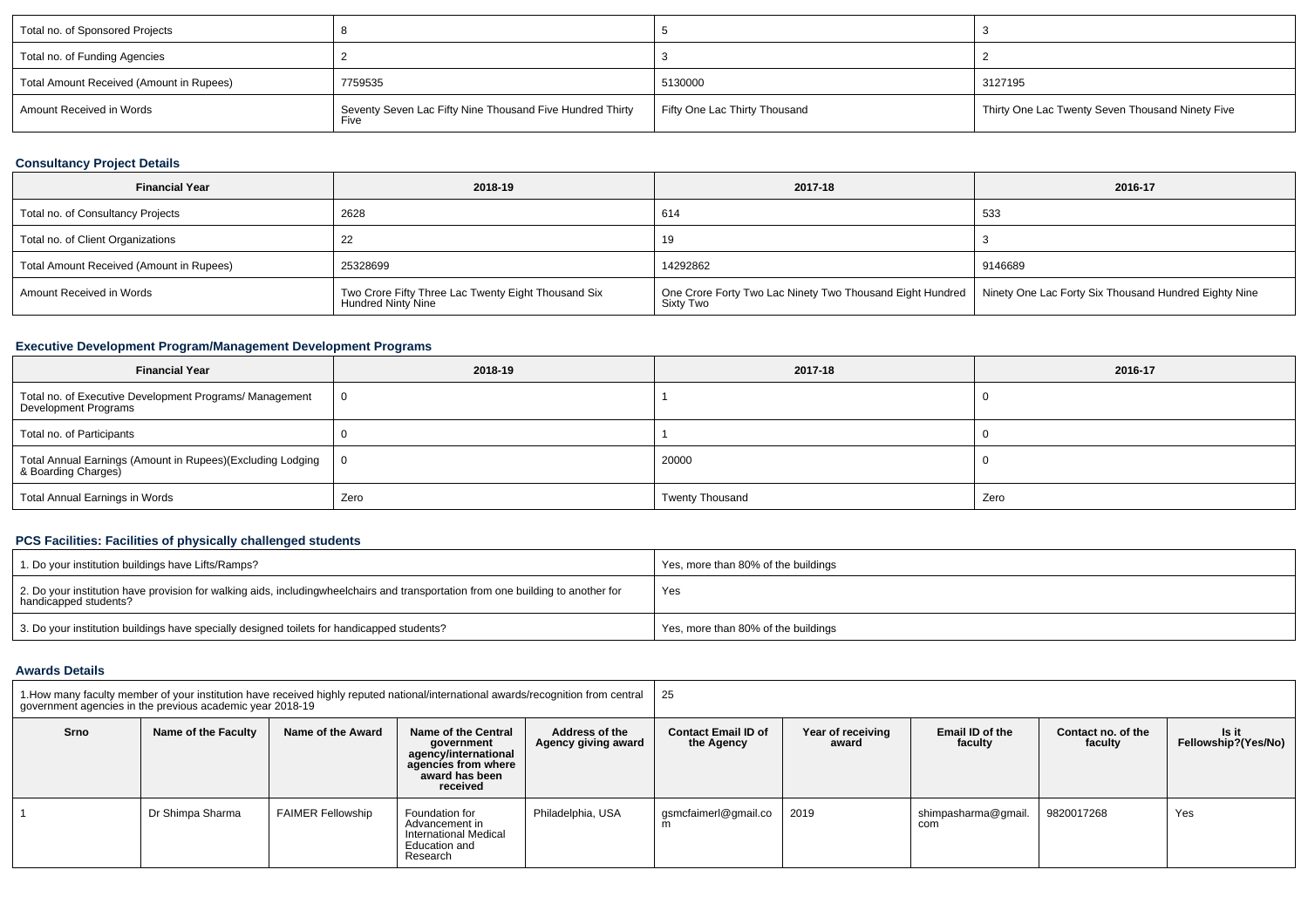| $\overline{2}$ | Dr C D Lokhande           | DST nominee for<br>selection of JRF                             | Tulajaram<br>Chaturchand College<br>of Arts Commerce and<br>Science Baramati  | Technology Bhavan,<br>New Mehrauli Road,<br>New Delhi-110 016.                                                       | principal.tccollege@gm<br>ail.com  | 2018 | I chandrakant@yahoo.<br>com     | 9765788816 | No  |
|----------------|---------------------------|-----------------------------------------------------------------|-------------------------------------------------------------------------------|----------------------------------------------------------------------------------------------------------------------|------------------------------------|------|---------------------------------|------------|-----|
| $\mathbf{3}$   | Dr Jaywant Gunjarkar      | <b>INYAS INSA</b><br>membership                                 | <b>Indian National</b><br>Science Academy                                     | Bahadur Shah Zafar<br>Marg New Delhi-110<br>002                                                                      | esoffice@insa.nic.in               | 2018 | jlgunjakar@gmail.com            | 7798969611 | Yes |
| $\overline{4}$ | Dr Jaywant Gunjarkar      | Young Associate<br>Maharashtra Academy<br>of Sciences           | Maharashtra Academy<br>of Sciences                                            | Centre for Materials for<br><b>Electronics Technology</b><br>(C-MET), Off Pashan<br>Road, Panchwati,<br>Pune-411008. | mahascience@yahoo.<br>co.uk        | 2018 | jlgunjakar@gmail.com            | 7798969611 | Yes |
| 5              | Dr Umakant Patil          | Young Associate<br>Maharashtra Academy<br>of Sciences           | Maharashtra Academy<br>of Sciences                                            | Centre for Materials for<br>Electronics Technology<br>(C-MET), Off Pashan<br>Road, Panchwati,<br>Pune-411008.        | mahascience@vahoo.<br>co.uk        | 2018 | umpatil.physics@qmail<br>.com   | 7020790779 | No  |
| 6              | Dr P B Behare             | N N De Oration Award<br>Rohtak                                  | Indian Association of<br>Social Psychiatry                                    | Indian Association of<br>Social Psychiatry New<br>Delhi 110029                                                       | sp@gmail.com                       | 2018 | pbbehere@gmail.com              | 9422840552 | No  |
| $\overline{7}$ | Dr Rajesh J<br>Khayalappa | Dr A P J Abdul Kalam<br>Life Time Achievement<br>National Award | International Institute<br>for Social and<br>Economic Reforms<br><b>IISER</b> | Bengaluru, Karnataka<br>560020                                                                                       | Iserbangalore2010@g<br>mail.com    | 2019 | khyalappa@gmail.com             | 9822377557 | No  |
| 8              | Dr C D Lokhande           | Scientific Adviser<br><b>Patent Office</b>                      | Govt Of India Office of<br>the Controller                                     | General of Patent,<br>Design & trade marks,<br>Mumbai-400037                                                         | sandhyakothari.ipo@ni<br>c.in      | 2019 | Lchandrakant@yahoo.<br>com      | 9765788816 | No  |
| 9              | Dr B M Tiwale             | West Zone<br>Representative                                     | Indian Academy of<br><b>Biomedical Sciences</b>                               | Lucknow                                                                                                              | mahdiaa@rediffmail.co<br>m         | 2019 | drtiwale@gmail.com              | 9960586767 | No  |
| 10             | Dr Anil Kurane            | Panel Expert                                                    | Rajasthan Public<br>Service Commission<br>Panel State Govt of<br>Rajasthan    | Jaipur road Ajmer,<br>Rajasthan                                                                                      | Feedback.rpsc@rajast<br>ahn.gov.in | 2019 | drkuraneanil@yahoo.c<br>om      | 9823126854 | No  |
| 11             | Dr B C Patil              | Member of Scientific<br>Committee                               | International Otology<br>Conference Mumbai                                    | Bombay Hospital &<br>Medical research<br>Centre, Mumbai                                                              | meeneshj@gmail.com                 | 2019 | drbalasaheb6@gmail.c<br>om      | 8605858622 | No  |
| 12             | Dr B C Patil              | Panelist                                                        | International Otology<br>Conference Mumbai                                    | Bombay Hospital &<br>Medical research<br>Centre, Mumbai                                                              | meeneshj@gmail.com                 | 2019 | drbalasaheb6@gmail.c<br>om      | 8605858622 | No  |
| 13             | Dr M N Ghatage            | <b>Fellow Minimal Access</b><br>Surgery                         | <b>Association of Minimal</b><br>Access Surgeons of<br>India                  | Chennai                                                                                                              | amasi.india@gmail.co<br>m          | 2018 | drmons08@gmail.com              | 9822043402 | Yes |
| 14             | Dr V V Gaikwad            | <b>Fellow Minimal Access</b><br>Surgery                         | Association of Minimal<br>Access Surgeon of<br>India                          | Coimbatore, Chennai                                                                                                  | amasi.india@gmail.co<br>m          | 2018 | drvaishaligaikwad@gm<br>ail.com | 9822379069 | Yes |
| 15             | Dr Sheetal Murchite       | <b>Fellow Minimal Assess</b><br>Surgery                         | Association of Minimal<br>Access Surgeon of<br>India                          | Coimbatore, Chennai                                                                                                  | amasi.india@gmail.co<br>m          | 2018 | sheetalmurchite@gmai<br>l.com   | 9325007452 | Yes |
| 16             | Dr Abhinandan Kadiyal     | <b>Fellow Minimal Assess</b><br>Surgery                         | Association of Minimal<br>Access Surgeon of<br>India                          | Coimbatore, Chennai                                                                                                  | amasi.india@gmail.co<br>m          | 2018 | drabhinandankop@gm<br>ail.com   | 9422581281 | Yes |
| 17             | Dr Aniket Patil           | <b>Fellow Minimal Assess</b><br>Surgery                         | Association of Minimal<br>Access Surgeon of<br>India                          | Coimbatore, Chennai                                                                                                  | amasi.india@gmail.co<br>m          | 2018 | aniketdr12@gmao.com             | 7588698398 | Yes |
| 18             | Dr Shah Nelima P          | <b>Fellow Minimal Assess</b><br>Surgery                         | Association of Minimal<br>Access Surgeon of<br>India                          | Coimbatore, Chennai                                                                                                  | amasi.india@gmail.co               | 2018 | neelimashah@gmail.c<br>om       | 9960391504 | Yes |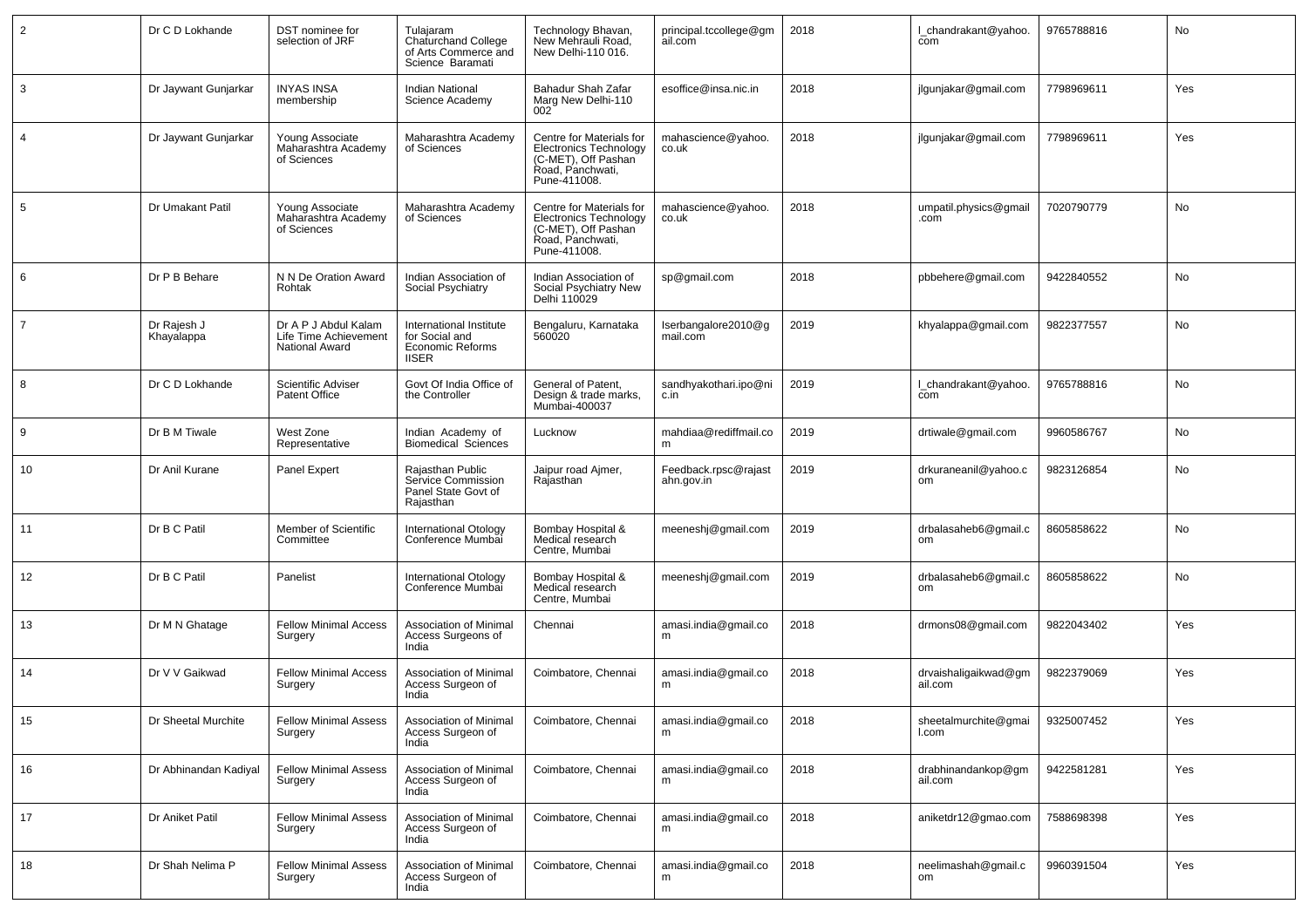| 19             | Dr Desai Sangeeta           | <b>Fellow Minimal Access</b><br>Surgery                    | Association of Minimal<br>Access Surgeon of<br>India                                                           | Coimbatore, Chennai                                                                                                 | amasi.india@gmail.co<br>m                      | 2018                           | desaisangeeta@gmail.<br>com       | 9850908540                | Yes                |  |
|----------------|-----------------------------|------------------------------------------------------------|----------------------------------------------------------------------------------------------------------------|---------------------------------------------------------------------------------------------------------------------|------------------------------------------------|--------------------------------|-----------------------------------|---------------------------|--------------------|--|
| 20             | Dr Pawar Suruchi            | <b>Fellow Minimal Access</b><br>Surgery                    | <b>Association of Minimal</b><br>Access Surgeon of<br>India                                                    | Coimbatore, Chennai                                                                                                 | amasi.india@gmail.co<br>m                      | 2018                           | drsuruchi1005@gmail.<br>com       | 9823398559                | Yes                |  |
| 21             | Dr R K Sharma               | <b>Fellow Minimal Assess</b><br>Surgery                    | <b>Association of Minimal</b><br>Access Surgeon of<br>India                                                    | Coimbatore, Chennai                                                                                                 | amasi.india@gmail.co<br>m                      | 2018                           | drrksharmaz@gmail.co<br>m         | 9820619211                | Yes                |  |
| 22             | Dr Uddhav Patil             | <b>State President</b>                                     | Association of Plastic<br>Surgeons of<br>Maharashtra                                                           | Pune                                                                                                                | kuhuvidush@hotmail.c<br>om                     | 2019                           | drupatil.med@dypgrou<br>p.edu.in  | 9822047531                | No                 |  |
| 23             | Dr Pratap Varute            | National Governing<br>Council                              | Association of<br>Surgeons of India                                                                            | Association of<br>Surgeons of India,<br>Chennai                                                                     | headoffice@asiindia.or<br>g                    | 2018                           | p.varute@yahoo.com                | 9822043477                | No                 |  |
| 24             | Dr Ramesh Nigade            | <b>National Vice</b><br>President                          | The Commonwealth<br><b>Association For Health</b><br>And Disability<br><b>COMHAD</b>                           | Gaurav Child Clinic G-<br>12, F.F., Anjuman<br>Complex Sadar,<br>Nagpur, Maharashtra,<br>India Pin Code -<br>440001 | dryashwantpatil@gmail<br>.com                  | 2018                           | drrameshnigade@redif<br>fmail.com | 9823013077                | No                 |  |
| 25             | Dr Raghvendra Bohara        | Recognized for<br>excellent contribution<br>to as Reviewer | <b>Materials Science</b><br>Research India                                                                     | 10, New Maulana Azad<br>Colony, Idgah Hills,<br>Bhopal - 462 001<br>Madhya Pradesh, India                           | info@materialsciencejo<br>urnal.org            | 2018                           | raghvendrabohara@g<br>mail.com    | 7773933429                | No                 |  |
|                |                             |                                                            | 2. How many students of your institution have won international awards in the previous academic year 2018-19   |                                                                                                                     | 8                                              |                                |                                   |                           |                    |  |
| Srno           | Name of the                 | <b>Enrolment Number</b>                                    | Name of the Award                                                                                              | Name of International                                                                                               | Address of the                                 | <b>Contact Email ID of</b>     | Year of receiving                 | Email ID of the           | Contact no. of the |  |
|                | Student/Name of the<br>Team |                                                            |                                                                                                                | <b>Institution/Organisati</b><br>on from where the<br>award has been<br>received                                    | Agency giving award                            | the Agency                     | award                             | faculty                   | faculty            |  |
| $\overline{1}$ | Mr Abhinandan Patil         | Ph.D./2014/09                                              | Start up Hero of<br>Maharashtra                                                                                | Start up India                                                                                                      | Maharashtra State<br><b>Innovation Society</b> | ameya@msins.in                 | 2018                              | abhisir5@gmail.com        | 9511761008         |  |
| $\overline{2}$ | Mr Deepak Sawant            | Ph.D./2014/08                                              | First Prize in Health<br>Science Start up                                                                      | Start up India                                                                                                      | Maharashtra State<br><b>Innovation Society</b> | ameya@msins.in                 | 2018                              | sawantlab@gmail.com       | 9404987030         |  |
| 3              | Ms Priyanka Patil           | Ph.D./2012/03                                              | Second Prize in Health<br>science Start up                                                                     | Start up India                                                                                                      | Maharashtra State<br><b>Innovation Society</b> | ameya@msins.in                 | 2018                              | pps1402@gmail.com         | 8007542045         |  |
| $\overline{4}$ | Ms Apoorva Birajdar         | Ph.D./2016/05                                              | Second Prize in<br>Second International<br>Conference on<br>Regenerative Medicine<br>and Stem Cell<br>Research | Dhanalakshmi<br>Srinivasan Medical<br>College and Hospital                                                          | Parambalur,<br>Tamilnadu                       | dsmedicalcollege@gm<br>ail.com | 2018                              | kapurval3@gmail.com       | 8975895006         |  |
| 5              | Mr Aditya Dubey             | 17003                                                      | Best Short Film at<br>International World<br><b>Bioethics Day</b>                                              | UNESCO Chair in<br><b>Bioethics Haifa</b>                                                                           | Israel, HAIFA                                  | dsjdsouza@gmail.com            | 2018                              | dubeyadi@gmail.com        | 9172201731         |  |
| 6              | Dhanraj Kane                | 15062                                                      | <b>Best Fielder</b>                                                                                            | Annasaheb Dange<br>Ayurvedic Medical<br>College Ashta                                                               | Ashta, Sangli                                  | ashta.adamc@gmail.c<br>om      | 2018                              | dhanraj_989@yahoo.c<br>om | 9860301499         |  |
| $\overline{7}$ | Mr Prasoon kumar            | 17097                                                      | <b>Best Bowler</b>                                                                                             | Annasaheb Dange<br>Ayurvedic Medical<br>College Ashta                                                               | Ashta, Sangli                                  | ashta.adamc@gmail.c<br>om      | 2018                              | prasoonkum@gmail.co<br>m  | 7023280316         |  |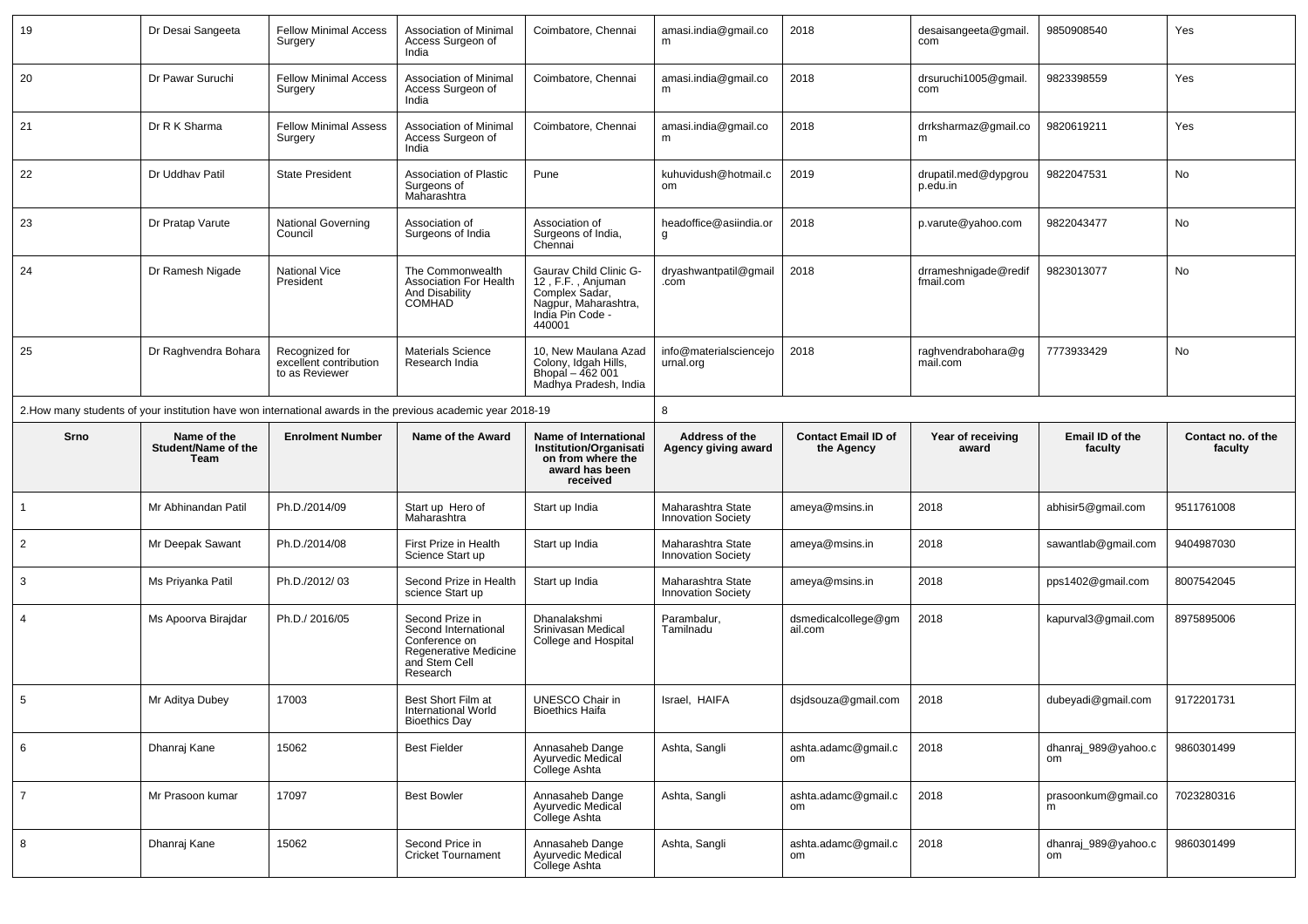#### **Accreditation**

## **NBA Accreditation**

| 1. Does vour institute have a valid NBA Accreditation? | <b>NC</b> |
|--------------------------------------------------------|-----------|

## **NAAC Accreditation**

| 1 1. Does your institute have a valid NAAC Accreditation? | <b>YES</b> |             |  |  |  |
|-----------------------------------------------------------|------------|-------------|--|--|--|
| <b>Valid from</b>                                         | Valid upto | <b>CGPA</b> |  |  |  |
| 30-10-2017                                                | 29-10-2022 | 3.20        |  |  |  |
| 21-04-2012                                                | 17-04-2017 | 3.09        |  |  |  |

## **ICAR Accreditation**

| oes vour institute have a valid ICAR Accreditation? | NO |
|-----------------------------------------------------|----|
|-----------------------------------------------------|----|

## **Village Adoption**

|--|

# **Faculty Details**

| Srno           | Name                     | Age | Designation            | Gender | Qualification | <b>Experience (In</b><br>Months) | <b>Is Associated</b><br><b>Last Year</b> | Currently<br>working with<br>institution? | <b>Joining Date</b> | <b>Leaving Date</b>      | <b>Association type</b> |
|----------------|--------------------------|-----|------------------------|--------|---------------|----------------------------------|------------------------------------------|-------------------------------------------|---------------------|--------------------------|-------------------------|
|                | Dr Pravin Ghule          | 35  | Assistant<br>Professor | Male   | DM(Medicine)  | 112                              | Yes                                      | Yes                                       | 01-04-2016          | $\overline{\phantom{a}}$ | Regular                 |
| $\overline{2}$ | Dr Abhaydeep<br>Arage    | 58  | Assistant<br>Professor | Male   | M.D           | 99                               | Yes                                      | Yes                                       | 15-04-2014          | $\sim$                   | Regular                 |
| 3              | Dr Amol U<br>Gowaikar    | 42  | Assistant<br>Professor | Male   | <b>DNB</b>    | 95                               | Yes                                      | Yes                                       | 01-06-2015          | $\sim$                   | Regular                 |
| $\overline{4}$ | Dr Arati Jadhav          | 41  | Assistant<br>Professor | Female | M.D           | 89                               | Yes                                      | Yes                                       | 05-12-2014          | $\sim$                   | Regular                 |
| 5              | Dr Arvind A<br>Kulkarni  | 67  | Professor              | Male   | M.S           | 371                              | Yes                                      | Yes                                       | 01-08-1991          | $\sim$                   | Regular                 |
| 6              | Dr Balasaheb C<br>Patil  | 44  | Professor              | Male   | M.S           | 231                              | Yes                                      | Yes                                       | 01-01-2004          | $\sim$                   | Regular                 |
| $\overline{7}$ | Dr Buddhiraj S<br>Patil  | 57  | Assistant<br>Professor | Male   | M.D           | 86                               | Yes                                      | Yes                                       | 01-06-2015          | $\sim$                   | Regular                 |
| 8              | Dr Devyani A<br>Kulkarni | 56  | Assistant<br>Professor | Female | M.D           | 90                               | Yes                                      | Yes                                       | 15-11-2013          | $\overline{a}$           | Regular                 |
| 9              | Dr Hemant P<br>Bharti    | 48  | Assistant<br>Professor | Male   | M.D           | 150                              | Yes                                      | Yes                                       | 01-02-2010          | $\overline{\phantom{a}}$ | Regular                 |
| 10             | Dr Jeetendra K<br>Patil  | 48  | Associate<br>Professor | Male   | M.D           | 277                              | Yes                                      | Yes                                       | 01-12-2000          | $\overline{a}$           | Regular                 |
| 11             | Dr Mahadeo R<br>Patil    | 43  | Assistant<br>Professor | Male   | M.S           | 166                              | Yes                                      | Yes                                       | 01-09-2009          | $\overline{\phantom{a}}$ | Regular                 |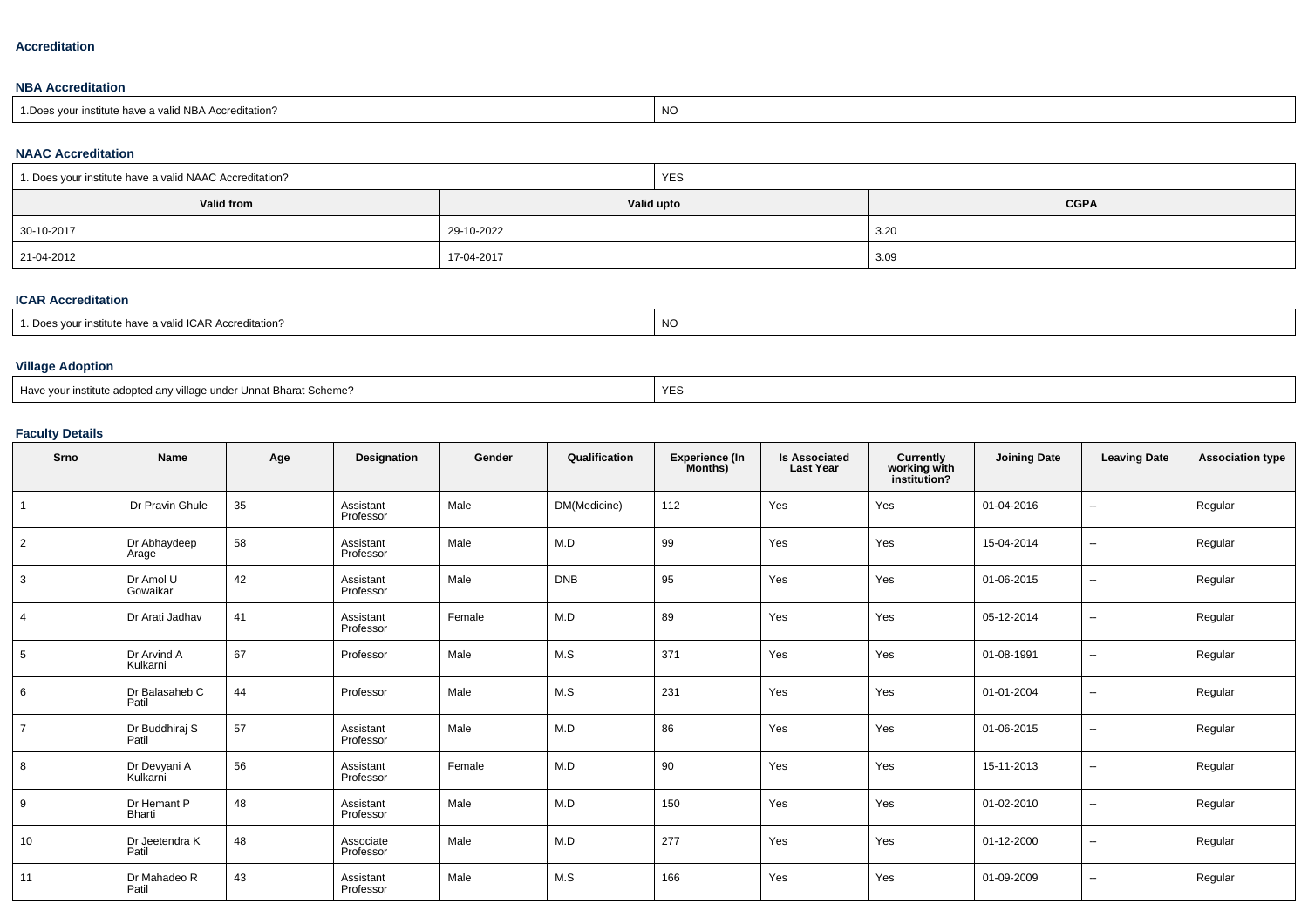| 12 | Dr Milind M Sabnis                | 57 | Professor              | Male   | M.S          | 247 | Yes | Yes | 03-02-1993 | $\overline{\phantom{a}}$ | Regular |
|----|-----------------------------------|----|------------------------|--------|--------------|-----|-----|-----|------------|--------------------------|---------|
| 13 | Dr Mr S M<br>Shhadakshri          | 42 | Associate<br>Professor | Male   | M.S          | 108 | Yes | Yes | 23-04-2018 | $\overline{\phantom{a}}$ | Regular |
| 14 | Dr Mrs Akshata<br>Mirajkar        | 31 | Assistant<br>Professor | Female | M.D          | 57  | Yes | No  | 21-08-2018 | 06-03-2019               | Regular |
| 15 | Dr Mrs Anupama<br>D Sahastrabudhe | 51 | Associate<br>Professor | Female | M.D          | 235 | Yes | Yes | 14-11-2002 | $\overline{\phantom{a}}$ | Regular |
| 16 | Dr Mrs Ashalata D<br>Patil        | 53 | Professor              | Female | M.S          | 359 | Yes | Yes | 01-07-1989 | --                       | Regular |
| 17 | Dr Mrs Naqiya N<br><b>Bellary</b> | 29 | Assistant<br>Professor | Female | M.S          | 65  | No  | Yes | 15-02-2017 | $\overline{\phantom{a}}$ | Regular |
| 18 | Dr Mrs Rajashri S<br>Mane         | 51 | Professor              | Female | M.S          | 326 | Yes | Yes | 13-09-1995 | $\overline{\phantom{a}}$ | Regular |
| 19 | Dr Mrs Sheetal K<br>Desai         | 52 | Assistant<br>Professor | Male   | M.D          | 134 | Yes | Yes | 01-12-2011 | --                       | Regular |
| 20 | Dr Mrs Sunita S<br>Patil          | 50 | Associate<br>Professor | Female | M.D          | 294 | Yes | Yes | 07-08-1994 | $\overline{\phantom{a}}$ | Regular |
| 21 | Dr Mrs<br>Vasundhara P<br>Varute  | 51 | Assistant<br>Professor | Female | M.S          | 161 | Yes | Yes | 01-03-2009 | $\overline{\phantom{a}}$ | Regular |
| 22 | Dr Nikhil P<br>Chougule           | 40 | Associate<br>Professor | Male   | M.D          | 145 | Yes | Yes | 10-06-2010 | $\overline{\phantom{a}}$ | Regular |
| 23 | Dr Pradipkumar B<br>Patil         | 45 | Associate<br>Professor | Male   | M.S          | 228 | Yes | Yes | 01-12-2003 | $\overline{\phantom{a}}$ | Regular |
| 24 | Dr Pravin Chavan                  | 36 | Assistant<br>Professor | Male   | M.D          | 72  | Yes | Yes | 03-09-2018 | $\overline{\phantom{a}}$ | Regular |
| 25 | Dr Priyadarshi D<br>Ghodke        | 56 | Assistant<br>Professor | Male   | M.S          | 126 | Yes | Yes | 01-08-2014 | $\overline{\phantom{a}}$ | Regular |
| 26 | Dr Rajesh<br>Khyalappa            | 50 | Professor              | Male   | M.D          | 319 | Yes | Yes | 02-01-2001 | $\overline{\phantom{a}}$ | Regular |
| 27 | Dr Ramesh M<br>Nigade             | 61 | Associate<br>Professor | Male   | M.D          | 288 | Yes | Yes | 29-12-1998 | $\overline{\phantom{a}}$ | Regular |
| 28 | Dr Ravindra S<br>Patil            | 58 | Assistant<br>Professor | Male   | M.S          | 110 | Yes | Yes | 15-12-2011 | $\overline{\phantom{a}}$ | Regular |
| 29 | Dr Sachin S<br>Babanagar          | 39 | Assistant<br>Professor | Male   | <b>DNB</b>   | 126 | Yes | Yes | 01-06-2014 | $\overline{\phantom{a}}$ | Regular |
| 30 | Dr Swapnil K<br>Chendake          | 30 | Assistant<br>Professor | Male   | <b>MDS</b>   | 30  | No  | Yes | 01-02-2017 | $\overline{\phantom{a}}$ | Regular |
| 31 | Dr Abhijeet K<br>Korane           | 39 | Assistant<br>Professor | Male   | M.D          | 94  | Yes | Yes | 01-06-2015 | ۰.                       | Regular |
| 32 | Dr Aneesh Amte                    | 46 | Assistant<br>Professor | Male   | DM(Medicine) | 154 | Yes | Yes | 01-10-2012 | $\overline{\phantom{a}}$ | Regular |
| 33 | Dr Archita R Patil                | 40 | Associate<br>Professor | Female | <b>DNB</b>   | 201 | Yes | Yes | 05-07-2005 | ۰.                       | Regular |
| 34 | Dr Ashok A<br>Chougule            | 56 | Assistant<br>Professor | Male   | ${\sf M.D}$  | 150 | Yes | Yes | 01-02-2010 | ۰.                       | Regular |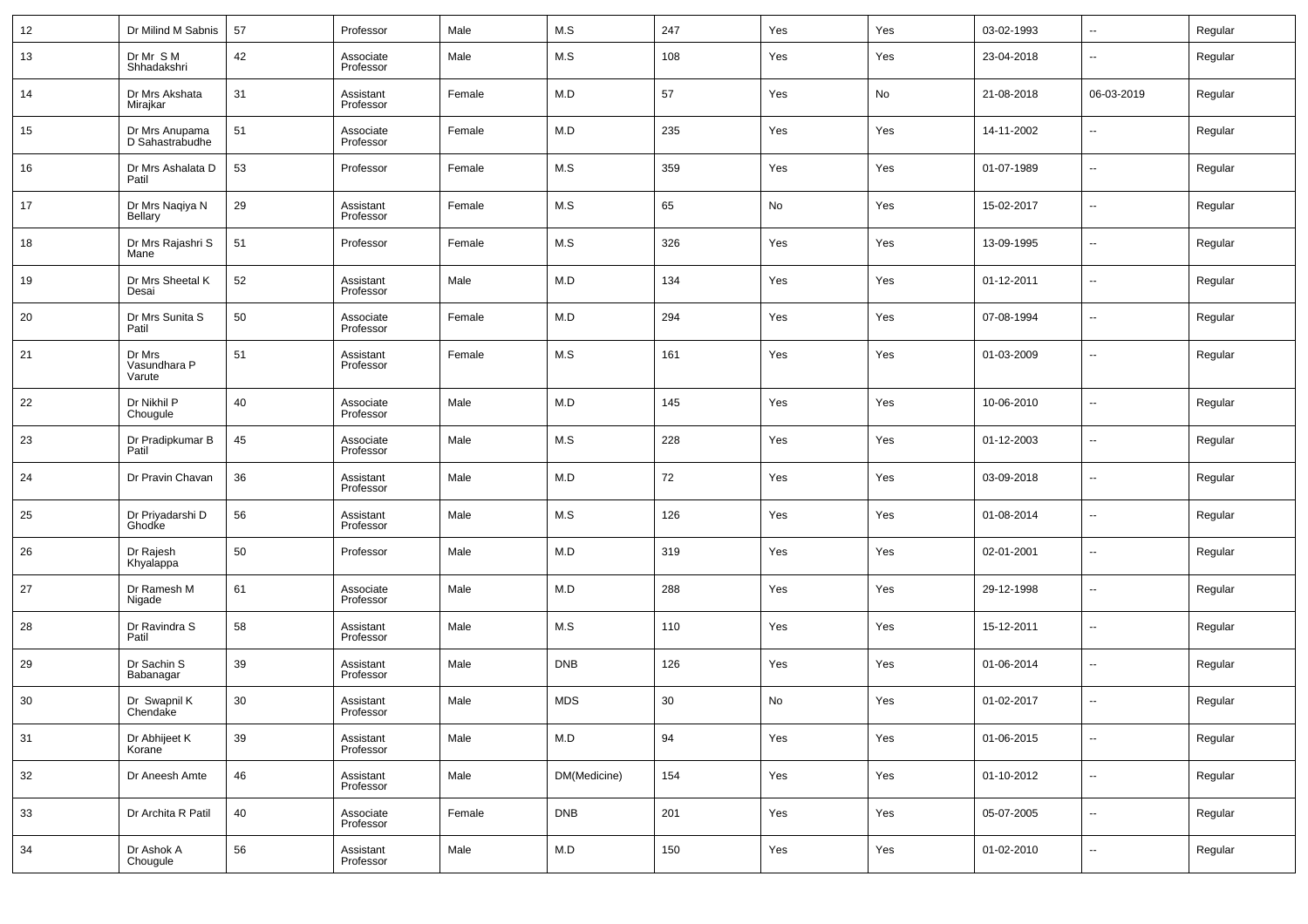| 35 | Dr Basagauda R<br>Patil          | 50 | Professor              | Male   | <b>MDS</b> | 286            | Yes | Yes | 01-01-2014 | $\overline{\phantom{a}}$ | Regular |
|----|----------------------------------|----|------------------------|--------|------------|----------------|-----|-----|------------|--------------------------|---------|
| 36 | Dr Deelip C Shah                 | 66 | Assistant<br>Professor | Male   | M.D        | 131            | Yes | Yes | 01-01-2011 | $\overline{\phantom{a}}$ | Regular |
| 37 | Dr Dnyanda<br>Kokode             | 29 | Assistant<br>Professor | Male   | M.D        | $\overline{4}$ | Yes | No  | 20-02-2019 | 01-06-2019               | Regular |
| 38 | Dr Hrishiketh A<br>Joshi         | 42 | Assistant<br>Professor | Male   | M.S        | 100            | Yes | Yes | 21-01-2015 | $\overline{\phantom{a}}$ | Regular |
| 39 | Dr Jeevankumar U<br>Yadav        | 44 | Professor              | Male   | M.D        | 254            | Yes | Yes | 05-10-2013 | $\overline{\phantom{a}}$ | Regular |
| 40 | Dr Mane<br>Rushikesh             | 33 | Assistant<br>Professor | Male   | M.D        | 70             | Yes | No  | 20-05-2019 | 31-08-2019               | Regular |
| 41 | Dr Mohan A Patil                 | 60 | Professor              | Male   | M.D        | 277            | Yes | Yes | 01-11-2010 | ۰.                       | Regular |
| 42 | Dr Mr Aniket P<br>Patil          | 35 | Assistant<br>Professor | Male   | M.S        | 69             | Yes | Yes | 01-07-2018 | $\overline{\phantom{a}}$ | Regular |
| 43 | Dr Mrs Amruta N<br>Kumbhar       | 35 | Assistant<br>Professor | Female | M.D        | 84             | Yes | Yes | 12-03-2015 | $\overline{\phantom{a}}$ | Regular |
| 44 | Dr Mrs Archana G<br>Dhavanshankh | 44 | Professor              | Female | M.D        | 220            | Yes | Yes | 07-04-2000 | $\overline{\phantom{a}}$ | Regular |
| 45 | Dr Mrs Indira A<br>Kurane        | 55 | Assistant<br>Professor | Female | M.D        | 160            | Yes | Yes | 17-02-2006 | $\overline{\phantom{a}}$ | Regular |
| 46 | Dr Mrs Nivedita B<br>Patil       | 43 | Professor              | Female | M.D        | 231            | Yes | Yes | 15-07-2003 | $\overline{\phantom{a}}$ | Regular |
| 47 | Dr Mrs Rashmi V<br>Chavan        | 46 | Associate<br>Professor | Female | M.D        | 268            | Yes | Yes | 08-09-1999 | $\overline{\phantom{a}}$ | Regular |
| 48 | Dr Mrs Suchita<br>Deshmukh       | 34 | Assistant<br>Professor | Female | M.D        | 72             | Yes | Yes | 05-07-2018 | $\overline{\phantom{a}}$ | Regular |
| 49 | Dr Mrs Sunita S<br>Patil         | 51 | Associate<br>Professor | Female | M.D        | 273            | Yes | Yes | 02-01-1999 | $\overline{\phantom{a}}$ | Regular |
| 50 | Dr Mrs Zeenat N<br>Patavegar     | 59 | Assistant<br>Professor | Female | M.D        | 120            | Yes | No  | 02-12-2017 | 01-12-2018               | Regular |
| 51 | Dr Niranjan B Patil              | 51 | Professor              | Male   | M.D        | 267            | Yes | Yes | 01-12-2000 | $\overline{\phantom{a}}$ | Regular |
| 52 | Dr Prakas G<br>Kulkarni          | 63 | Professor              | Male   | M.S        | 274            | Yes | Yes | 23-03-1999 | $\overline{\phantom{a}}$ | Regular |
| 53 | Dr Premchand G<br>Shadija        | 67 | Professor              | Male   | M.D        | 294            | Yes | Yes | 01-11-1995 | $\ddotsc$                | Regular |
| 54 | Dr Priyadarshini<br>Jadhav       | 34 | Assistant<br>Professor | Female | M.D        | 54             | No  | Yes | 10-08-2017 | $\overline{\phantom{a}}$ | Regular |
| 55 | Dr Rajesh V Patil                | 47 | Associate<br>Professor | Male   | M.D        | 192            | Yes | Yes | 01-08-2006 | $\sim$                   | Regular |
| 56 | Dr Ranjendra M<br>Kulkarni       | 58 | Professor              | Male   | M.S        | 435            | Yes | Yes | 03-02-1993 | $\sim$                   | Regular |
| 57 | Dr Reena A Dighe                 | 57 | Assistant<br>Professor | Female | M.D        | 342            | Yes | Yes | 01-01-1991 | $\sim$                   | Regular |
| 58 | Dr Sagar R<br>Dombe              | 36 | Associate<br>Professor | Male   | <b>MDS</b> | 144            | Yes | Yes | 01-08-2009 | $\sim$                   | Regular |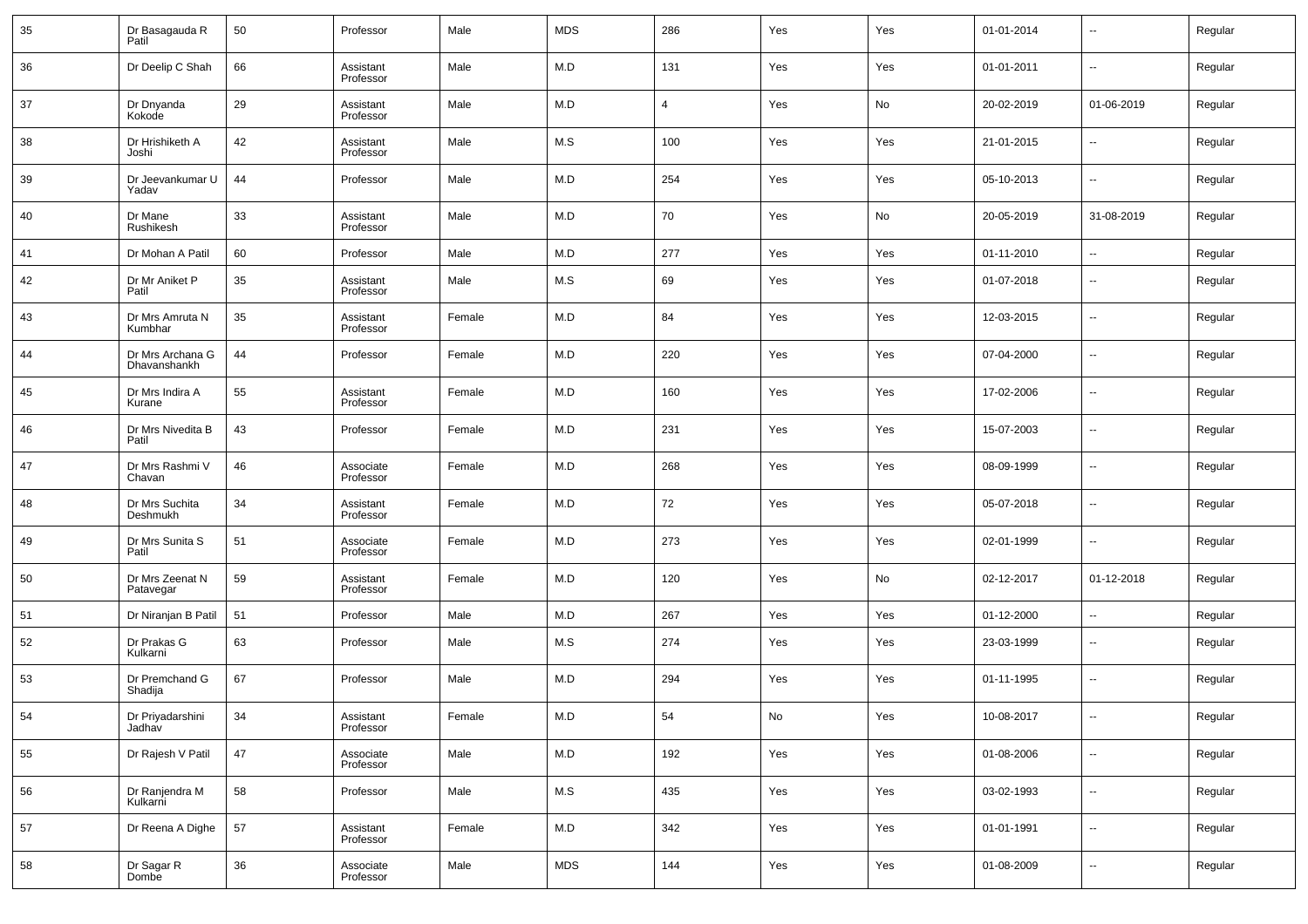| 59 | Dr Abhay D<br>Chougale        | 53 | Professor              | Male   | M.S          | 350 | Yes | Yes | 01-10-1993 | $\overline{\phantom{a}}$ | Regular |
|----|-------------------------------|----|------------------------|--------|--------------|-----|-----|-----|------------|--------------------------|---------|
| 60 | Dr Abhinandan M<br>Kadiyal    | 36 | Assistant<br>Professor | Male   | <b>DNB</b>   | 108 | Yes | Yes | 01-01-2016 | $\overline{\phantom{a}}$ | Regular |
| 61 | Dr Anil B Kurane              | 56 | Professor              | Male   | M.D          | 345 | Yes | Yes | 01-10-1993 | $\overline{\phantom{a}}$ | Regular |
| 62 | Dr Arjun R Adnaik             | 43 | Assistant<br>Professor | Male   | DM(Medicine) | 178 | Yes | Yes | 01-10-2010 | $\overline{\phantom{a}}$ | Regular |
| 63 | Dr Ashutosh B<br>Potdar       | 36 | Associate<br>Professor | Male   | M.D          | 120 | Yes | Yes | 05-08-2017 | $\overline{\phantom{a}}$ | Regular |
| 64 | Dr Bawdekar<br>Rashmi         | 32 | Assistant<br>Professor | Female | M.D          | 84  | Yes | Yes | 17-06-2019 | $\overline{\phantom{a}}$ | Regular |
| 65 | Dr Deepak W<br>Deshkar        | 59 | Assistant<br>Professor | Male   | M.D          | 360 | Yes | No  | 16-08-1989 | 24-05-2019               | Regular |
| 66 | Dr Godbole<br>Rajendra        | 63 | Associate<br>Professor | Male   | M.D          | 275 | Yes | Yes | 08-06-2019 | --                       | Regular |
| 67 | Dr Jagannath S<br>Shete       | 34 | Assistant<br>Professor | Male   | M.D          | 91  | Yes | Yes | 01-06-2016 | $\overline{\phantom{a}}$ | Regular |
| 68 | Dr Kunal A Patil              | 34 | Assistant<br>Professor | Male   | M.D          | 92  | Yes | Yes | 28-11-2016 | $\overline{\phantom{a}}$ | Regular |
| 69 | Dr Mansingrao N<br>Ghatage    | 57 | Professor              | Male   | M.S          | 317 | Yes | Yes | 01-09-1996 | $\overline{\phantom{a}}$ | Regular |
| 70 | Dr Mohan P<br>Potdar          | 66 | Professor              | Male   | M.D          | 93  | Yes | Yes | 03-02-1991 | $\overline{\phantom{a}}$ | Regular |
| 71 | Dr Mr Aniket Patil            | 25 | Assistant<br>Professor | Male   | M.S          | 60  | Yes | Yes | 23-04-2018 | $\overline{\phantom{a}}$ | Regular |
| 72 | Dr Mrs Anita R<br>Gune        | 51 | Associate<br>Professor | Female | M.S          | 161 | Yes | Yes | 06-02-2006 | $\overline{\phantom{a}}$ | Regular |
| 73 | Dr Mrs Archana P<br>Shinde    | 42 | Assistant<br>Professor | Female | M.D          | 161 | Yes | Yes | 15-03-2010 | $\overline{\phantom{a}}$ | Regular |
| 74 | Dr Mrs Kalpana R<br>Kulkarni  | 58 | Professor              | Female | <b>DNB</b>   | 354 | Yes | Yes | 01-04-2002 | $\overline{\phantom{a}}$ | Regular |
| 75 | Dr Mrs Padmaja R<br>Desai     | 46 | Professor              | Female | M.D          | 198 | Yes | Yes | 02-01-1999 | $\overline{\phantom{a}}$ | Regular |
| 76 | Dr Mrs Roma A<br>Chougale     | 53 | Professor              | Female | M.D          | 324 | Yes | Yes | 24-01-1994 | $\overline{\phantom{a}}$ | Regular |
| 77 | Dr Mrs Sunita B<br>Patil      | 38 | Associate<br>Professor | Female | M.D          | 120 | Yes | Yes | 03-07-2017 | $\overline{\phantom{a}}$ | Regular |
| 78 | Dr Mrs Vaishali S<br>Patil    | 39 | Professor              | Female | Ph.D         | 175 | Yes | Yes | 17-05-2006 | ۰.                       | Regular |
| 79 | Dr Namdeo D<br><b>Bhosale</b> | 69 | Professor              | Male   | M.S          | 259 | Yes | No  | 01-01-1999 | 15-12-2018               | Regular |
| 80 | Dr Nitin D<br>Wadhwani        | 52 | Professor              | Male   | M.D          | 302 | Yes | Yes | 15-04-2005 | ۰.                       | Regular |
| 81 | Dr Pratap A<br>Varute         | 51 | Assistant<br>Professor | Male   | M.S          | 155 | Yes | Yes | 01-09-2009 | ۰.                       | Regular |
| 82 | Dr Pritam P Lad               | 42 | Professor              | Male   | MDS          | 136 | No  | Yes | 02-02-2017 | ۰.                       | Regular |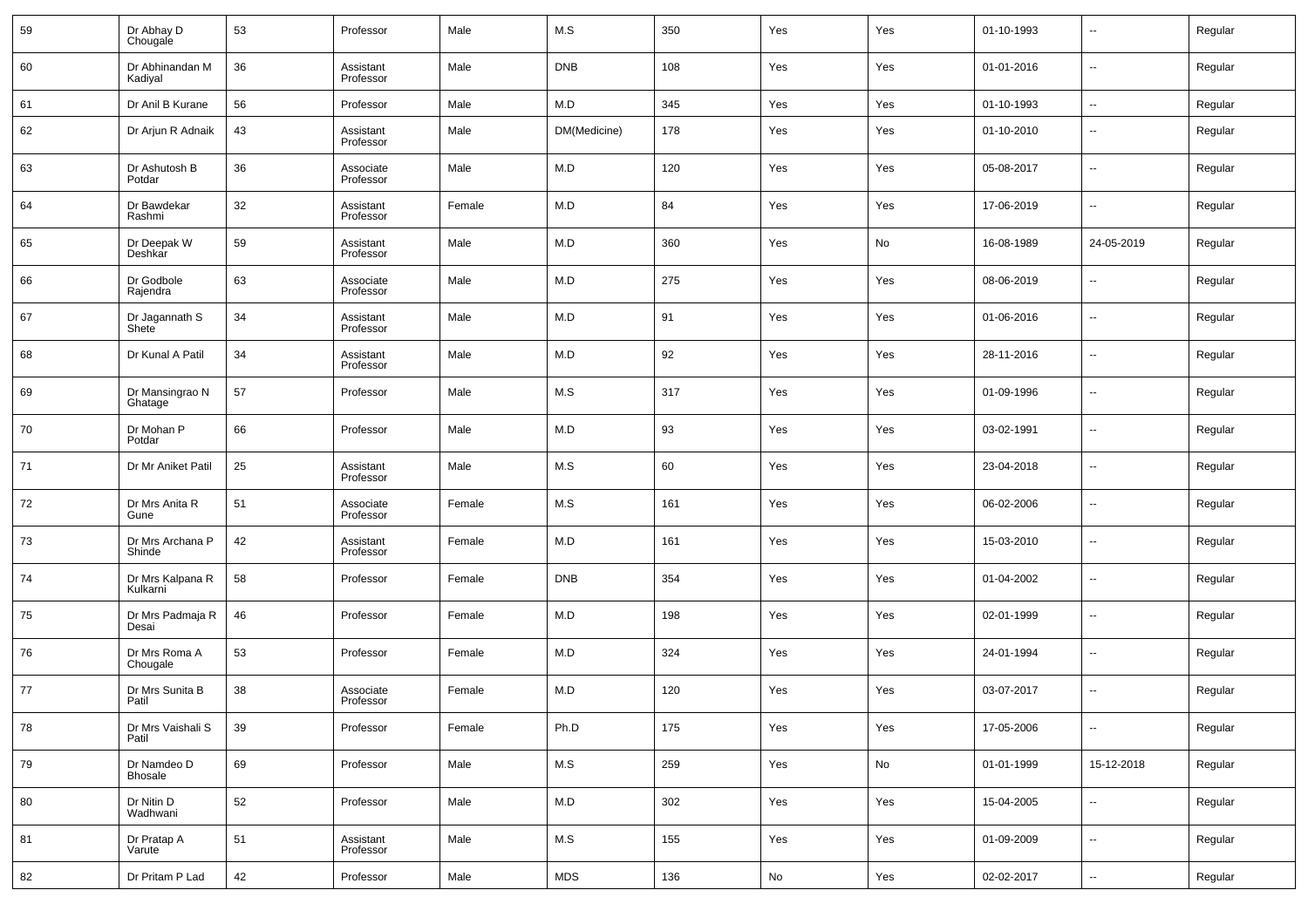| 83  | Dr Rajendra R<br>Mane        | 46 | Assistant<br>Professor | Male   | M.D  | 200 | Yes | Yes | 24-05-2004 | $\overline{\phantom{a}}$ | Regular |
|-----|------------------------------|----|------------------------|--------|------|-----|-----|-----|------------|--------------------------|---------|
| 84  | Dr Rajiv B Kulkarni          | 63 | Associate<br>Professor | Male   | M.S  | 276 | Yes | Yes | 01-08-2006 | $\overline{\phantom{a}}$ | Regular |
| 85  | Dr Ranjit V<br>Ranade        | 68 | Professor              | Male   | M.D  | 329 | Yes | No  | 01-12-2014 | 30-10-2019               | Regular |
| 86  | Dr Rekha R<br>Khyallapa      | 50 | Associate<br>Professor | Female | M.S  | 278 | Yes | Yes | 01-08-2001 | $\overline{\phantom{a}}$ | Regular |
| 87  | Dr Saiprasad O<br>Kavthekar  | 47 | Associate<br>Professor | Male   | M.D  | 160 | Yes | Yes | 01-04-2009 | $\overline{\phantom{a}}$ | Regular |
| 88  | Dr Abhay R Shirke            | 64 | Associate<br>Professor | Male   | M.S  | 244 | Yes | Yes | 15-11-2007 | $\overline{\phantom{a}}$ | Regular |
| 89  | Dr Ajit B Joshi              | 58 | Assistant<br>Professor | Male   | M.D  | 131 | Yes | Yes | 20-02-1991 | $\overline{\phantom{a}}$ | Regular |
| 90  | Dr Anjali V Wagh             | 53 | Professor              | Female | M.D  | 349 | Yes | Yes | 23-07-1992 | $\overline{\phantom{a}}$ | Regular |
| 91  | Dr Arun S<br>Karmalkar       | 50 | Associate<br>Professor | Male   | M.S  | 199 | Yes | Yes | 01-01-2003 | $\overline{\phantom{a}}$ | Regular |
| 92  | Dr Asmita S<br>Kulkarni      | 55 | Assistant<br>Professor | Female | M.D  | 86  | Yes | No  | 15-06-2015 | 04-07-2018               | Regular |
| 93  | Dr Bipin M Tiwale            | 54 | Professor              | Male   | Ph.D | 358 | Yes | Yes | 05-02-1992 | $\overline{\phantom{a}}$ | Regular |
| 94  | Dr Devavrat G<br>Harshe      | 33 | Assistant<br>Professor | Male   | M.D  | 58  | Yes | Yes | 01-06-2015 | $\overline{\phantom{a}}$ | Regular |
| 95  | Dr Gurudas R<br>Harse        | 64 | Professor              | Male   | M.D  | 297 | Yes | Yes | 01-11-1996 | $\overline{\phantom{a}}$ | Regular |
| 96  | Dr Jarinabanu<br>Tahashildar | 55 | Assistant<br>Professor | Female | M.D  | 80  | Yes | Yes | 09-12-2015 | $\overline{\phantom{a}}$ | Regular |
| 97  | Dr Kunal<br>Tahashildar      | 34 | Assistant<br>Professor | Male   | M.D  | 49  | Yes | Yes | 05-09-2018 | $\sim$                   | Regular |
| 98  | Dr Mayuresh M<br>Deshpande   | 36 | Assistant<br>Professor | Male   | M.S  | 121 | Yes | No  | 01-06-2015 | 30-11-2018               | Regular |
| 99  | Dr Monnaih<br>Pradhan        | 34 | Assistant<br>Professor | Male   | M.D  | 68  | Yes | Yes | 20-05-2019 | --                       | Regular |
| 100 | Dr Mr Mahadev<br>Mane        | 45 | Professor              | Male   | M.D  | 239 | Yes | Yes | 01-07-2018 | $\sim$                   | Regular |
| 101 | Dr Mrs Anjana A<br>Mohite    | 51 | Associate<br>Professor | Female | M.S  | 296 | No  | Yes | 25-11-1994 | $\overline{\phantom{a}}$ | Regular |
| 102 | Dr Mrs Archana<br>Patil      | 35 | Assistant<br>Professor | Female | M.D  | 86  | Yes | Yes | 01-06-2016 | $\overline{\phantom{a}}$ | Regular |
| 103 | Dr Mrs Meeta A<br>Burande    | 44 | Professor              | Female | M.D  | 221 | Yes | Yes | 17-06-2006 | $\overline{\phantom{a}}$ | Regular |
| 104 | Dr Mrs Pallavi A<br>Potdar   | 36 | Associate<br>Professor | Female | M.D  | 124 | No  | Yes | 05-08-2017 | $\overline{\phantom{a}}$ | Regular |
| 105 | Dr Mrs Seema S<br>More       | 58 | Professor              | Female | M.D  | 407 | Yes | Yes | 01-12-1990 | $\overline{\phantom{a}}$ | Regular |
| 106 | Dr Mrs Sunita M<br>Tiwale    | 55 | Associate<br>Professor | Female | M.D  | 163 | Yes | Yes | 28-12-2005 | ۰.                       | Regular |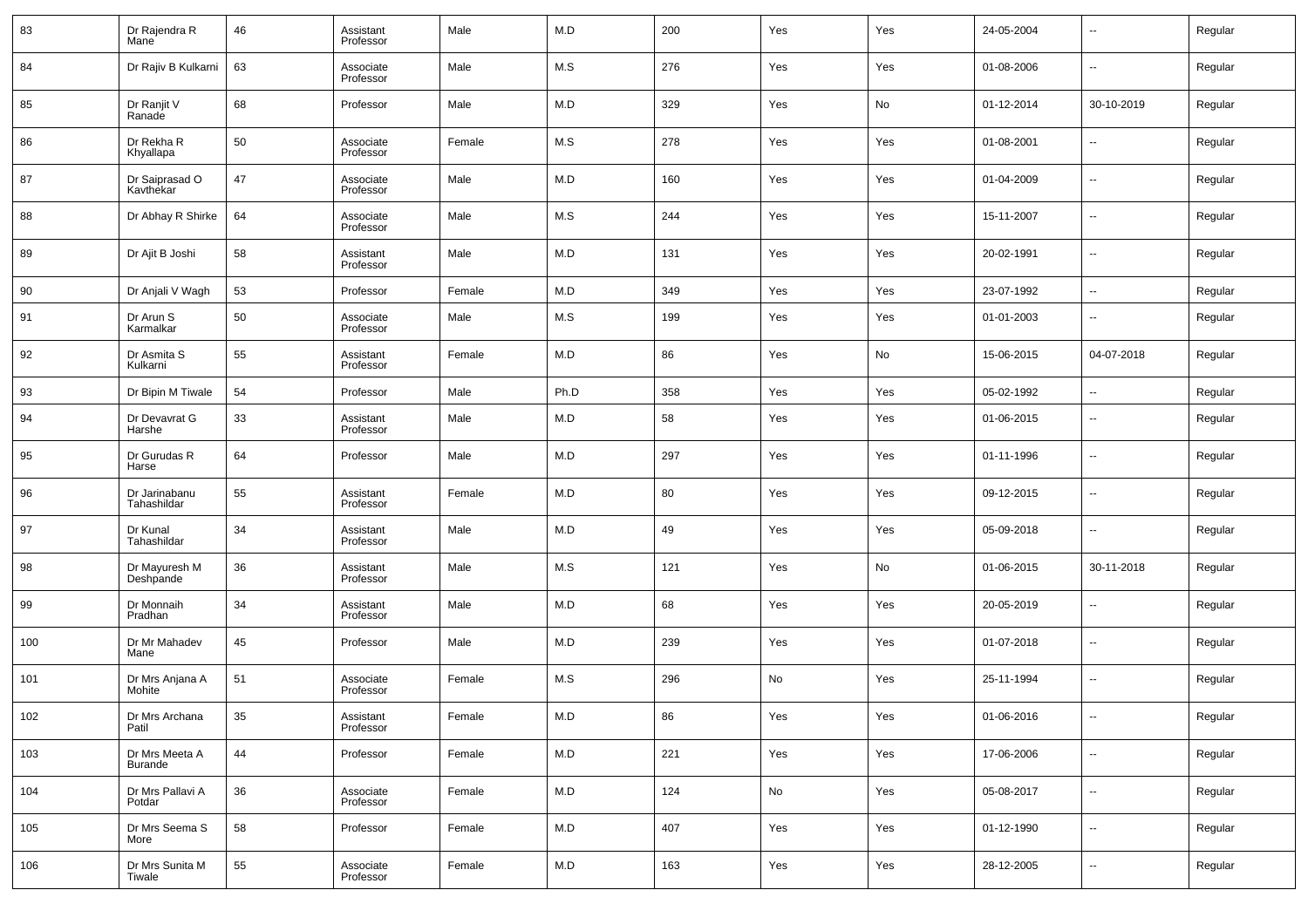| 107 | Dr Mrs Vasudha R<br>Nikam   | 52 | Professor                                           | Female | M.S                     | 324 | Yes | Yes | 23-07-1992 | --         | Regular |
|-----|-----------------------------|----|-----------------------------------------------------|--------|-------------------------|-----|-----|-----|------------|------------|---------|
| 108 | Dr Neelima Shah             | 52 | Associate<br>Professor                              | Female | M.D                     | 181 | Yes | Yes | 05-10-2009 | --         | Regular |
| 109 | Dr Pradip S Patil           | 58 | Professor                                           | Male   | M.D                     | 215 | Yes | Yes | 16-03-2016 | Ξ.         | Regular |
| 110 | Dr Pratapsingh<br>Rathod    | 30 | Assistant<br>Professor                              | Male   | M.D                     | 60  | Yes | Yes | 31-08-2017 | --         | Regular |
| 111 | Dr Prithviraj L<br>Jadhav   | 38 | Assistant<br>Professor                              | Male   | M.D                     | 117 | Yes | Yes | 12-10-2012 | --         | Regular |
| 112 | Dr Rajendra S<br>Patil      | 55 | Associate<br>Professor                              | Male   | M.D                     | 277 | Yes | Yes | 01-07-1999 | --         | Regular |
| 113 | Dr Rakesh Kumar<br>Sharma   | 61 | Dean / Principal /<br>Director / Vice<br>Chancellor | Male   | M.D                     | 320 | Yes | Yes | 01-06-2016 | --         | Regular |
| 114 | Dr Ravindra M<br>Shinde     | 56 | Associate<br>Professor                              | Male   | M.D                     | 261 | Yes | Yes | 01-12-2000 | --         | Regular |
| 115 | Dr Sachin O<br>Phirke       | 48 | Professor                                           | Male   | M.S                     | 227 | Yes | Yes | 23-01-2017 | --         | Regular |
| 116 | Dr Salim A Lad              | 51 | Professor                                           | Male   | M.S                     | 219 | Yes | Yes | 13-03-2003 | Ξ.         | Regular |
| 117 | Dr Shailendra D<br>Mane     | 53 | Associate<br>Professor                              | Male   | M.D                     | 222 | Yes | Yes | 20-03-1998 | --         | Regular |
| 118 | Dr Smita S<br>Kudalkar      | 41 | Assistant<br>Professor                              | Female | M.D                     | 99  | Yes | Yes | 15-04-2014 | --         | Regular |
| 119 | Dr Sunetra G<br>Deshpande   | 50 | Assistant<br>Professor                              | Female | M.D                     | 222 | Yes | Yes | 01-10-2003 | --         | Regular |
| 120 | Dr Sushil R<br>Shreshthi    | 46 | Assistant<br>Professor                              | Male   | M.S                     | 86  | Yes | No  | 01-06-2015 | 25-07-2019 | Regular |
| 121 | Dr Uddhav A Patil           | 64 | Associate<br>Professor                              | Male   | M.S                     | 337 | Yes | Yes | 03-02-2004 | --         | Regular |
| 122 | Dr Vasudha D<br>Sawant      | 52 | Associate<br>Professor                              | Female | M.D                     | 238 | Yes | Yes | 30-06-2004 | --         | Regular |
| 123 | Dr Vijay T Mali             | 35 | Assistant<br>Professor                              | Male   | M.D                     | 63  | No  | Yes | 27-04-2017 | --         | Regular |
| 124 | Dr Vishwashanti V<br>Vatkar | 45 | Associate<br>Professor                              | Female | M.D                     | 219 | Yes | Yes | 01-01-2000 | --         | Regular |
| 125 | Mr Vijay D<br>Somwanshi     | 50 | Assistant<br>Professor                              | Male   | M.Sc.(Microbiolog<br>y) | 304 | Yes | Yes | 11-03-1994 | --         | Regular |
| 126 | Dr Sandeep S<br>Kadam       | 52 | Associate<br>Professor                              | Male   | M.D                     | 235 | Yes | Yes | 05-09-2002 | Ξ.         | Regular |
| 127 | Dr Shashikant R<br>Kulkarni | 69 | Professor                                           | Male   | M.D                     | 228 | Yes | No  | 01-06-2015 | 31-10-2018 | Regular |
| 128 | Dr Snehdeep S<br>Patil      | 35 | Associate<br>Professor                              | Male   | M.D                     | 119 | Yes | Yes | 01-08-2012 | Ξ.         | Regular |
| 129 | Dr Suraj G Dighe            | 50 | Assistant<br>Professor                              | Male   | M.S                     | 150 | Yes | Yes | 01-06-2015 | −−         | Regular |
| 130 | Dr Sushma Jotkar            | 48 | Professor                                           | Female | M.D                     | 279 | Yes | Yes | 28-02-1997 | ۰.         | Regular |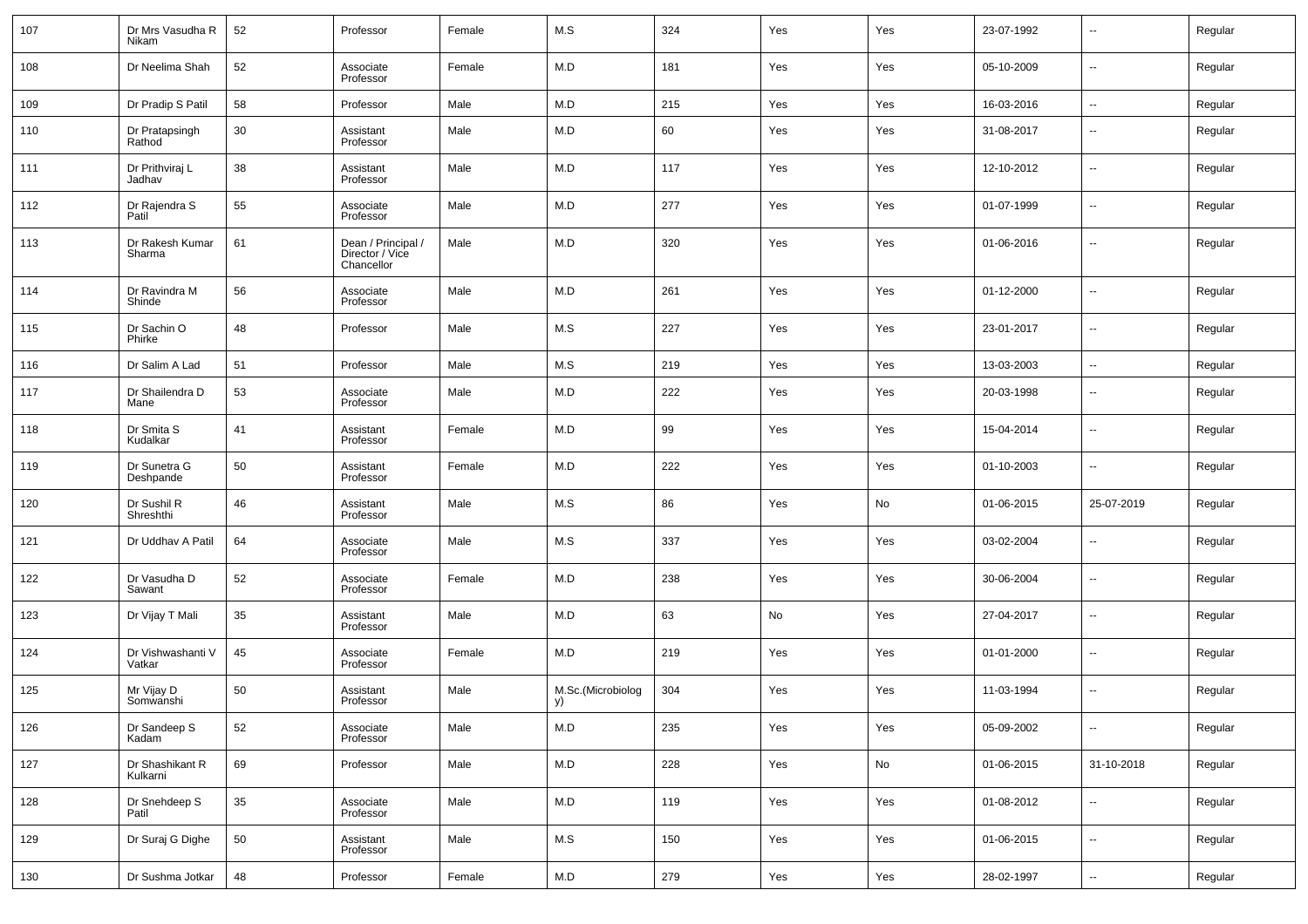| 131 | Dr Umesh D Jain                  | 35 | Assistant<br>Professor | Male   | <b>DNB</b>              | 102 | $\operatorname{\mathsf{No}}$ | Yes | 01-02-2017 | $\overline{\phantom{a}}$ | Regular |
|-----|----------------------------------|----|------------------------|--------|-------------------------|-----|------------------------------|-----|------------|--------------------------|---------|
| 132 | Dr Venugopal N T                 | 54 | Associate<br>Professor | Male   | Ph.D                    | 361 | Yes                          | Yes | 08-07-1989 | ۰.                       | Regular |
| 133 | Dr Vikram A<br>Rajadnya          | 48 | Associate<br>Professor | Male   | M.D                     | 246 | Yes                          | Yes | 01-09-2009 | $\overline{\phantom{a}}$ | Regular |
| 134 | Dr Yoganand J<br>Phulari         | 38 | Associate<br>Professor | Male   | M.D                     | 149 | Yes                          | Yes | 01-02-2010 | $\overline{\phantom{a}}$ | Regular |
| 135 | Mrs Maniji M<br>Desai            | 51 | Assistant<br>Professor | Female | M.Sc.                   | 299 | Yes                          | Yes | 05-08-1994 | ۰.                       | Regular |
| 136 | Dr Sandip B Patil                | 43 | Assistant<br>Professor | Male   | M.S                     | 142 | Yes                          | No  | 24-01-2017 | 25-07-2019               | Regular |
| 137 | Dr Sheetal A<br>Murchite         | 43 | Associate<br>Professor | Male   | M.S                     | 174 | Yes                          | Yes | 22-05-2007 | $\overline{\phantom{a}}$ | Regular |
| 138 | Dr Sonal A<br>Walawalkar         | 43 | Associate<br>Professor | Female | M.D                     | 231 | Yes                          | No  | 03-02-2004 | 31-08-2019               | Regular |
| 139 | Dr Suruchi M<br>Pawar            | 40 | Assistant<br>Professor | Female | M.D                     | 123 | Yes                          | Yes | 02-04-2012 | $\overline{\phantom{a}}$ | Regular |
| 140 | Dr Tulsidas A<br>More            | 63 | Assistant<br>Professor | Male   | M.D                     | 86  | Yes                          | Yes | 21-07-2014 | $\overline{\phantom{a}}$ | Regular |
| 141 | Dr Vaibhav<br>Mudhale            | 47 | Associate<br>Professor | Male   | M.S                     | 200 | Yes                          | Yes | 13-11-2018 | $\overline{\phantom{a}}$ | Regular |
| 142 | Dr Vijay Kumar S<br>Patil        | 60 | Professor              | Male   | M.D                     | 444 | Yes                          | No  | 09-10-1991 | 31-03-2019               | Regular |
| 143 | Dr Vinay R Wagh                  | 59 | Professor              | Male   | M.D                     | 444 | Yes                          | Yes | 25-07-1990 | $\overline{\phantom{a}}$ | Regular |
| 144 | Dr Yogesh A<br>Kulkarni          | 44 | Associate<br>Professor | Male   | <b>DNB</b>              | 257 | Yes                          | Yes | 01-03-2001 | $\overline{\phantom{a}}$ | Regular |
| 145 | Dr Sangita Desai                 | 50 | Assistant<br>Professor | Female | M.D                     | 177 | Yes                          | Yes | 08-03-2010 | --                       | Regular |
| 146 | Dr Shimpa<br>Sharma <sup>1</sup> | 54 | Professor              | Female | M.D                     | 265 | Yes                          | Yes | 03-09-2015 | --                       | Regular |
| 147 | Dr Suhas P<br>Kulkarni           | 53 | Associate<br>Professor | Male   | M.D                     | 139 | Yes                          | Yes | 01-04-2009 | $\overline{\phantom{a}}$ | Regular |
| 148 | Dr Sushant Mohite                | 30 | Assistant<br>Professor | Male   | M.D                     | 60  | Yes                          | No  | 02-12-2017 | 01-12-2018               | Regular |
| 149 | Dr Uday V Ghate                  | 53 | Assistant<br>Professor | Male   | M.S                     | 112 | Yes                          | Yes | 02-04-2016 | $\overline{\phantom{a}}$ | Regular |
| 150 | Dr Vaishali V<br>Gaikwad         | 48 | Professor              | Female | M.S                     | 299 | Yes                          | Yes | 20-10-1999 | $\overline{\phantom{a}}$ | Regular |
| 151 | Dr Vijay S<br>Nagaonkar          | 40 | Assistant<br>Professor | Male   | M.D                     | 87  | Yes                          | Yes | 01-06-2015 | $\overline{\phantom{a}}$ | Regular |
| 152 | Dr Virendra D<br>Dafle           | 65 | Assistant<br>Professor | Male   | M.D                     | 166 | Yes                          | Yes | 10-05-2012 | $\overline{\phantom{a}}$ | Regular |
| 153 | Mr Janardhan V<br>Narute         | 59 | Assistant<br>Professor | Male   | M.Sc.(Microbiolog<br>y) | 309 | Yes                          | Yes | 07-10-1993 | $\overline{\phantom{a}}$ | Regular |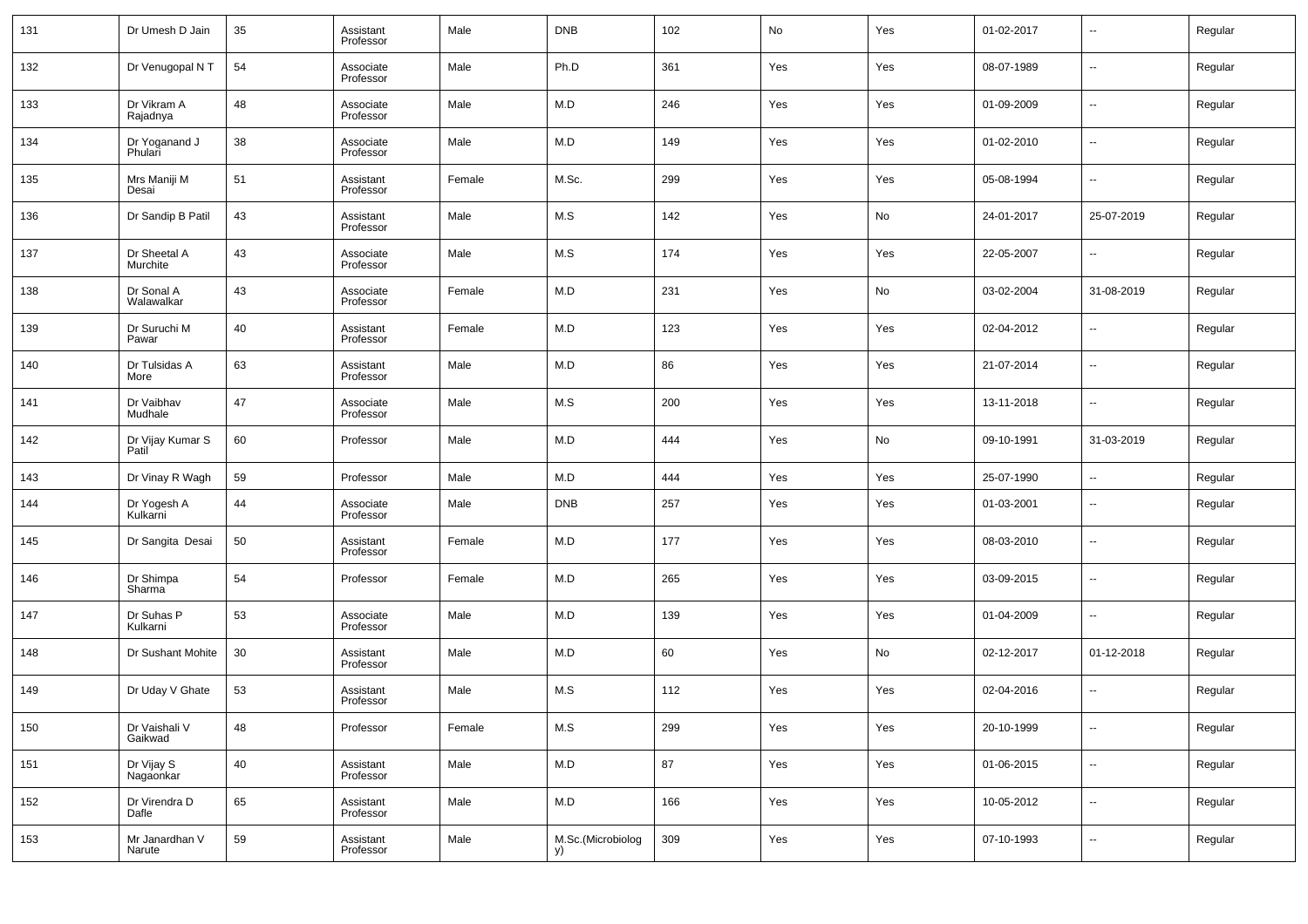| 154 | Mrs Suhasinee A<br>Rathod    | 55     | Dean / Principal /<br>Director / Vice<br>Chancellor | Female | M.Sc.(Nursing) | 336    | Yes | Yes | 02-05-2011 | --                       | Regular |
|-----|------------------------------|--------|-----------------------------------------------------|--------|----------------|--------|-----|-----|------------|--------------------------|---------|
| 155 | Mr Sunil K Awati             | 39     | Professor                                           | Male   | M.Sc.(Nursing) | 132    | Yes | Yes | 01-07-2009 | н.                       | Regular |
| 156 | Mrs Janaki<br>Prakash Shinde | 36     | Associate<br>Professor                              | Female | M.Sc.(Nursing) | 96     | Yes | Yes | 01-08-2011 | --                       | Regular |
| 157 | Mr Pravin L<br>Subravgoudar  | 35     | Associate<br>Professor                              | Male   | M.Sc.(Nursing) | 96     | Yes | Yes | 01-08-2012 | --                       | Regular |
| 158 | Mrs Sheetal M<br>Kamble      | 44     | Associate<br>Professor                              | Female | M.Sc.(Nursing) | 96     | Yes | Yes | 28-07-2015 | --                       | Regular |
| 159 | Mrs Sunanda P<br>Kale        | 49     | Associate<br>Professor                              | Female | M.Sc.(Nursing) | 192    | Yes | Yes | 24-08-2002 | --                       | Regular |
| 160 | Mr Shivgounda L<br>Patil     | 34     | Assistant<br>Professor                              | Male   | M.Sc.(Nursing) | 72     | Yes | Yes | 19-10-2016 | --                       | Regular |
| 161 | Mr Amos P<br>Talsandekar     | 32     | Assistant<br>Professor                              | Male   | M.Sc.(Nursing) | 72     | Yes | Yes | 04-09-2013 | --                       | Regular |
| 162 | Mr Amit K Mane               | 32     | Assistant<br>Professor                              | Male   | M.Sc.(Nursing) | 60     | Yes | Yes | 16-09-2015 | --                       | Regular |
| 163 | Mrs Aparna V<br>Joshi        | 40     | Assistant<br>Professor                              | Female | M.Sc.(Nursing) | 60     | Yes | Yes | 26-09-2015 | --                       | Regular |
| 164 | Mr Anupam P<br>Kamerikar     | 33     | Assistant<br>Professor                              | Male   | M.Sc.(Nursing) | 60     | Yes | Yes | 01-10-2016 | --                       | Regular |
| 165 | Mr Nikhil<br>Tasgaonkar      | 26     | Assistant<br>Professor                              | Male   | M.Sc.(Nursing) | 36     | Yes | No  | 01-07-2017 | 22-12-2018               | Regular |
| 166 | Ms Manisha A<br>Bijapurkar   | 46     | Professor                                           | Female | M.Sc.(Nursing) | 180    | Yes | Yes | 01-08-2002 | --                       | Regular |
| 167 | Mr Suraj R<br>Chopade        | 33     | Assistant<br>Professor                              | Male   | M.Sc.(Nursing) | 60     | Yes | Yes | 14-09-2015 | --                       | Regular |
| 168 | Mrs Manisha S<br>Samudre     | 41     | Assistant<br>Professor                              | Female | M.Sc.(Nursing) | 72     | Yes | Yes | 01-07-2017 | --                       | Regular |
| 169 | Dr Chandrkant D<br>Lokhande  | 63     | Dean / Principal /<br>Director / Vice<br>Chancellor | Male   | Ph.D           | 384    | Yes | Yes | 01-07-2016 | --                       | Regular |
| 170 | Dr Manisha<br>Phadatare      | 32     | Assistant<br>Professor                              | Female | Ph.D           | 65     | Yes | Yes | 18-05-2014 | --                       | Regular |
| 171 | Dr Meghnad G<br>Joshi        | 41     | Associate<br>Professor                              | Male   | Ph.D           | 144    | Yes | Yes | 01-04-2012 | --                       | Regular |
| 172 | Dr Indumathi<br>Somasundaram | 33     | Assistant<br>Professor                              | Female | Ph.D           | 120    | Yes | Yes | 07-10-2014 | −−                       | Regular |
| 173 | Dr Arvind Gulbake            | 36     | Assistant<br>Professor                              | Male   | Ph.D           | 132    | Yes | Yes | 29-06-2015 | щ.                       | Regular |
| 174 | Dr Raghvendra<br>Bohara      | $34\,$ | Assistant<br>Professor                              | Male   | Ph.D           | 41     | Yes | Yes | 15-06-2016 | $\overline{\phantom{a}}$ | Regular |
| 175 | Dr Shivaji H Pawar           | 73     | Professor                                           | Male   | Ph.D           | 384    | Yes | No  | 09-06-2016 | 09-06-2018               | Regular |
| 176 | Mr Sivakumar D               | 39     | Assistant<br>Professor                              | Male   | M.Sc.          | $27\,$ | Yes | Yes | 26-08-2017 | --                       | Regular |